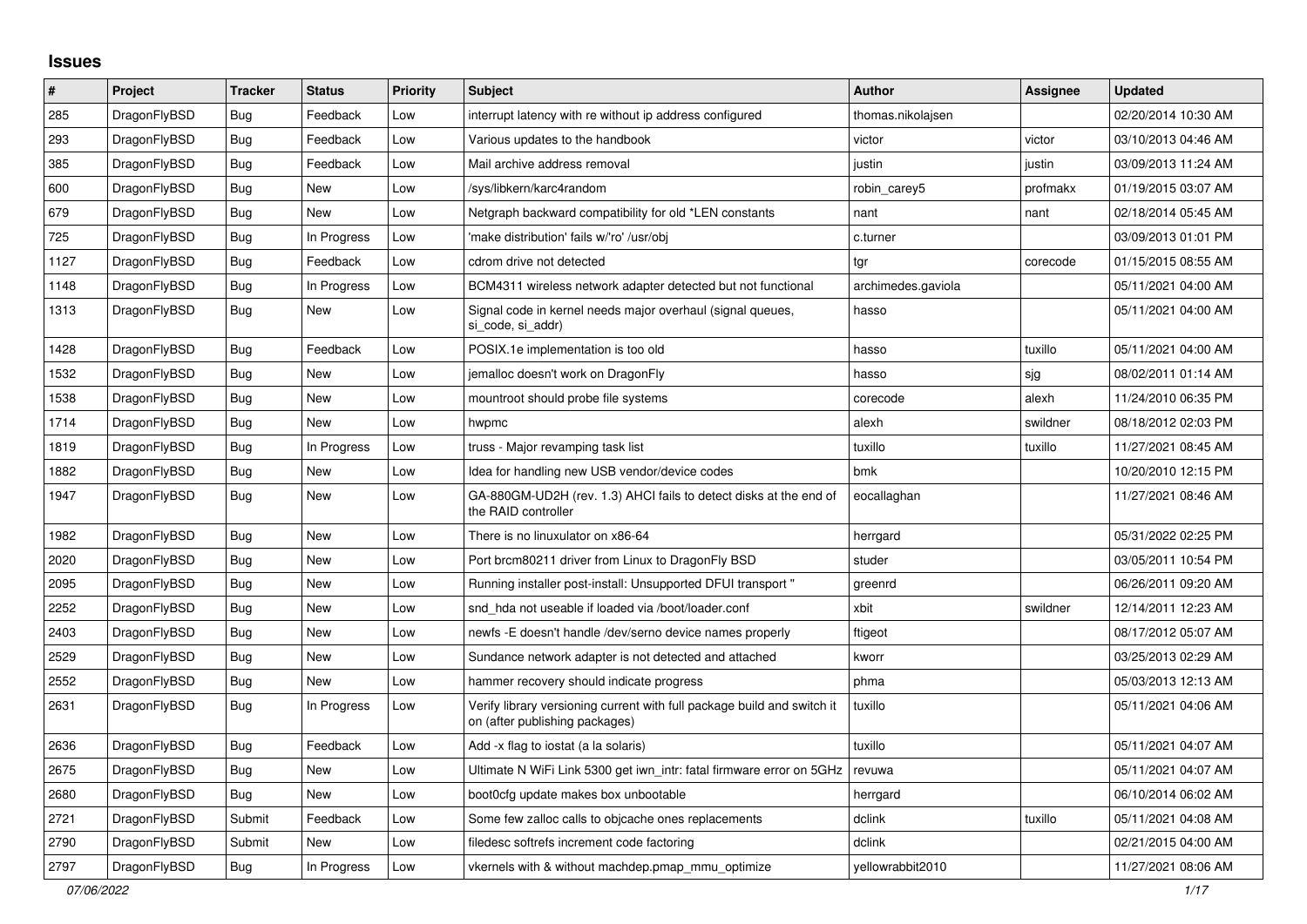| #    | Project      | <b>Tracker</b> | <b>Status</b> | <b>Priority</b> | Subject                                                                                                       | <b>Author</b>   | <b>Assignee</b> | <b>Updated</b>      |
|------|--------------|----------------|---------------|-----------------|---------------------------------------------------------------------------------------------------------------|-----------------|-----------------|---------------------|
| 2858 | DragonFlyBSD | <b>Bug</b>     | New           | Low             | Installer "Local or UTC" question should have "No" selected by<br>default.                                    | cgag            |                 | 12/02/2015 01:18 PM |
| 2859 | DragonFlyBSD | Bug            | New           | Low             | Installer configuration menu always highlights "Select timezone", no<br>matter which step was last completed. | cgag            |                 | 12/02/2015 01:54 PM |
| 2877 | DragonFlyBSD | Bug            | <b>New</b>    | Low             | sed fails when working with UTF-8 locale and non-UTF symbols                                                  | arcade@b1t.name |                 | 12/30/2015 11:20 AM |
| 2878 | DragonFlyBSD | <b>Bug</b>     | New           | Low             | [fix] CCVER problem when using clang and cpu extensions<br>(intrinsics)                                       | arcade@b1t.name |                 | 06/24/2016 04:25 AM |
| 2882 | DragonFlyBSD | Bug            | New           | Low             | bridge sends packets from individual interfaces                                                               | arcade@b1t.name |                 | 01/09/2016 12:43 PM |
| 2887 | DragonFlyBSD | <b>Bug</b>     | <b>New</b>    | Low             | Missing extattr_namespace_to_string and<br>extattr_string_to_namespace functions                              | rubenk          |                 | 02/06/2016 05:09 AM |
| 2931 | DragonFlyBSD | <b>Bug</b>     | New           | Low             | 'gdb' of 'vkernel' unable to print backtrace                                                                  | tofergus        |                 | 07/26/2016 01:51 PM |
| 3024 | DragonFlyBSD | <b>Bug</b>     | New           | Low             | sys/dev/netif/wi/if_wi.c:1090]: (style) Redundant condition                                                   | dcb             |                 | 04/11/2017 11:56 AM |
| 3101 | DragonFlyBSD | Bug            | New           | Low             | PFI CGI install not working in dragonflybsd 5.0.1 USB install                                                 | bnegre82        |                 | 05/11/2021 04:14 AM |
| 3107 | DragonFlyBSD | <b>Bug</b>     | New           | Low             | ACPI interrupt storm when loading i915 on Lenovo T460                                                         | oyvinht         |                 | 07/15/2020 07:01 AM |
| 3132 | DragonFlyBSD | <b>Bug</b>     | New           | Low             | unifdef mined                                                                                                 | bcallah         |                 | 04/26/2018 08:34 PM |
| 3228 | DragonFlyBSD | Bug            | <b>New</b>    | Low             | pfi kif unref: state refcount $\leq$ 0 in dmesg                                                               | justin          |                 | 03/05/2021 06:39 AM |
| 3311 | DragonFlyBSD | Bug            | New           | Low             | TrueCrypt support may cause kernel crash                                                                      | arcade@b1t.name |                 | 04/29/2022 06:19 AM |
| 168  | DragonFlyBSD | Bug            | In Progress   | Normal          | Livelocked limit engaged while trying to setup IPW wireless                                                   | mschacht        | sepherosa       | 05/11/2021 04:05 AM |
| 243  | DragonFlyBSD | <b>Bug</b>     | Feedback      | Normal          | weird behavior in the shell                                                                                   | swildner        |                 | 05/31/2022 02:51 PM |
| 331  | DragonFlyBSD | Bug            | In Progress   | Normal          | ftpsesame (aka Bridging S01E03)                                                                               | bastyaelvtars   |                 | 03/09/2013 12:28 PM |
| 341  | DragonFlyBSD | <b>Bug</b>     | New           | Normal          | Vinum erroneously repors devices as busy                                                                      | corecode        | swildner        | 01/21/2012 04:50 AM |
| 570  | DragonFlyBSD | Bug            | Feedback      | Normal          | 1.8.x: ACPI problems                                                                                          | qhwt+dfly       |                 | 06/02/2014 03:45 AM |
| 604  | DragonFlyBSD | Bug            | In Progress   | Normal          | 1.8.1-RELEASE - clock runs fast on mainboard ASUS P5A-B                                                       | yeti            |                 | 05/11/2021 03:55 AM |
| 731  | DragonFlyBSD | <b>Bug</b>     | New           | Normal          | system freeze on "slice too large"                                                                            | corecode        | tuxillo         | 06/25/2022 04:01 AM |
| 742  | DragonFlyBSD | <b>Bug</b>     | In Progress   | Normal          | umount problems with multiple mounts                                                                          | corecode        | tuxillo         | 06/25/2022 04:02 AM |
| 781  | DragonFlyBSD | Bug            | In Progress   | Normal          | fdisk uses wrong geometry on usb flash drives                                                                 | corecode        | tuxillo         | 05/11/2021 03:50 AM |
| 806  | DragonFlyBSD | <b>Bug</b>     | Feedback      | Normal          | boot error on MacBook                                                                                         | tralamazza      |                 | 06/04/2022 05:28 AM |
| 846  | DragonFlyBSD | <b>Bug</b>     | Feedback      | Normal          | USB bugs:usb mouse can't used!                                                                                | frankning       |                 | 01/15/2015 08:36 AM |
| 847  | DragonFlyBSD | <b>Bug</b>     | Feedback      | Normal          | processes getting stuck on mount point                                                                        | corecode        | tuxillo         | 05/11/2021 03:50 AM |
| 901  | DragonFlyBSD | <b>Bug</b>     | Feedback      | Normal          | route show needs to get data from all cpus                                                                    | corecode        | tuxillo         | 05/11/2021 03:50 AM |
| 911  | DragonFlyBSD | <b>Bug</b>     | Feedback      | Normal          | kldload/kernel linker can exceed malloc reserve and panic system                                              | corecode        | tuxillo         | 05/11/2021 03:51 AM |
| 979  | DragonFlyBSD | <b>Bug</b>     | Feedback      | Normal          | Failure-prone USB mass storage (SB600? msdosfs? CAM?)                                                         | floid           |                 | 01/15/2015 08:38 AM |
| 989  | DragonFlyBSD | <b>Bug</b>     | New           | Normal          | installer/fdisk trouble with wrapped values                                                                   | Discodestroyer  |                 | 02/18/2014 06:27 AM |
| 998  | DragonFlyBSD | <b>Bug</b>     | In Progress   | Normal          | Unconfiguring a vn while it is mounted                                                                        | rumcic          | tuxillo         | 05/11/2021 04:00 AM |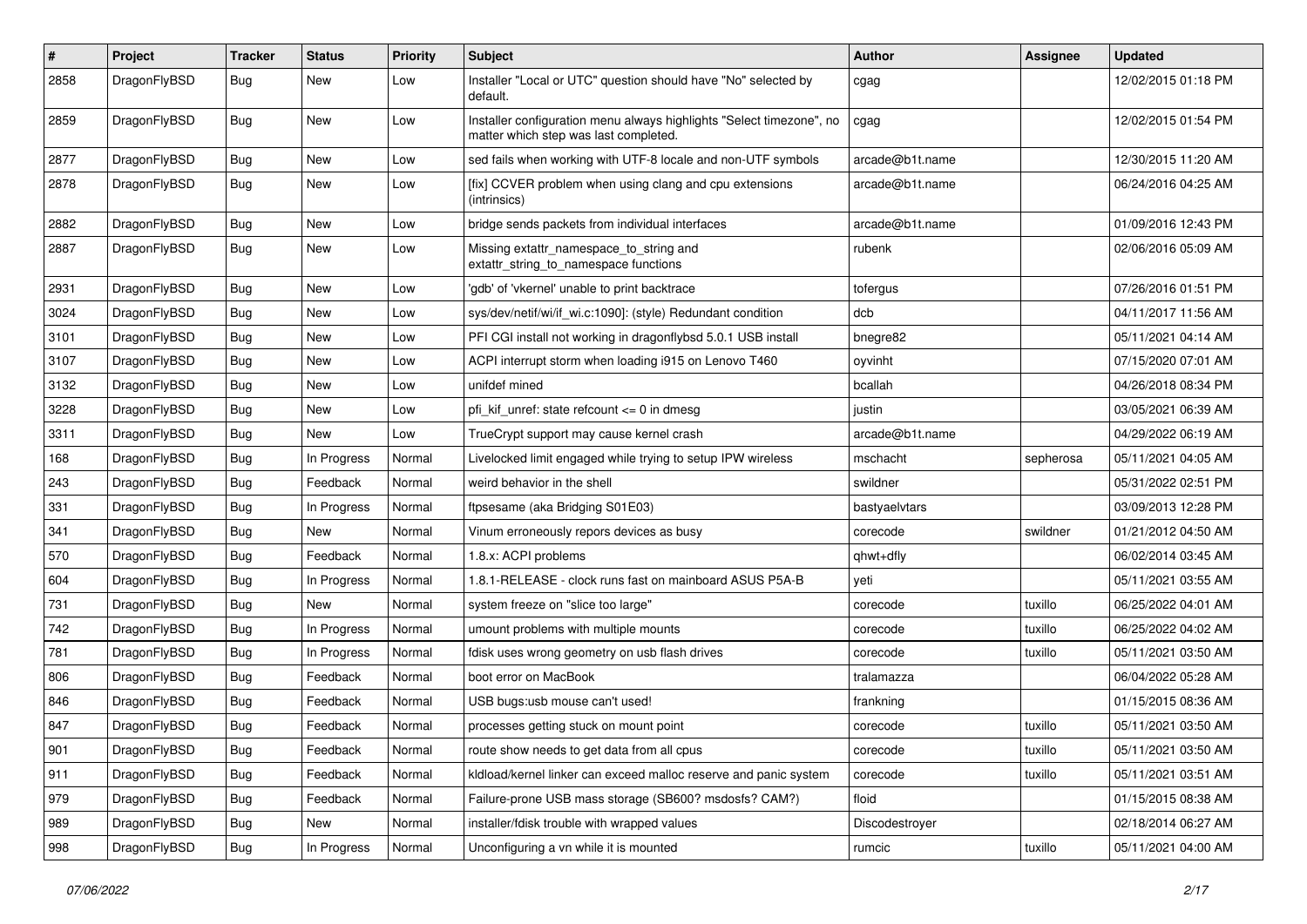| $\vert$ # | Project      | <b>Tracker</b> | <b>Status</b> | <b>Priority</b> | Subject                                                                                                                                                   | <b>Author</b>  | <b>Assignee</b> | <b>Updated</b>      |
|-----------|--------------|----------------|---------------|-----------------|-----------------------------------------------------------------------------------------------------------------------------------------------------------|----------------|-----------------|---------------------|
| 1030      | DragonFlyBSD | <b>Bug</b>     | In Progress   | Normal          | msdosfs umount panic                                                                                                                                      | corecode       | tuxillo         | 05/11/2021 03:51 AM |
| 1101      | DragonFlyBSD | <b>Bug</b>     | Feedback      | Normal          | ohci related panic                                                                                                                                        | polachok       |                 | 05/11/2021 04:00 AM |
| 1144      | DragonFlyBSD | Bug            | Feedback      | Normal          | Incorrect clock under KVM                                                                                                                                 | msylvan        |                 | 03/09/2013 01:17 PM |
| 1181      | DragonFlyBSD | Bug            | In Progress   | Normal          | ACX111 panic                                                                                                                                              | elekktretterr  |                 | 05/11/2021 04:00 AM |
| 1192      | DragonFlyBSD | Submit         | New           | Normal          | KKASSERTs in sys/kern/uipc_{msg,socket}.c are too strict                                                                                                  | rumcic         |                 | 05/11/2021 04:07 AM |
| 1193      | DragonFlyBSD | <b>Bug</b>     | New           | Normal          | kernel doesn't recognize cdrom drive                                                                                                                      | nonsolosoft    |                 | 01/25/2014 09:11 PM |
| 1194      | DragonFlyBSD | <b>Bug</b>     | New           | Normal          | SCSI errors while trying to copy photos from my camera                                                                                                    | elekktretterr  |                 | 01/14/2015 04:39 PM |
| 1218      | DragonFlyBSD | <b>Bug</b>     | In Progress   | Normal          | panic: assertion: $error == 0$ in hammer start transaction                                                                                                | rumcic         |                 | 05/11/2021 04:00 AM |
| 1246      | DragonFlyBSD | <b>Bug</b>     | New           | Normal          | bad resolution (monitor desync) with livedvd                                                                                                              | Przem0l        |                 | 02/18/2014 06:29 AM |
| 1249      | DragonFlyBSD | <b>Bug</b>     | Feedback      | Normal          | panic: ffs vfree: freeing free inode                                                                                                                      | rumcic         |                 | 03/10/2013 05:13 AM |
| 1250      | DragonFlyBSD | <b>Bug</b>     | Feedback      | Normal          | Panic upon plugging an USB flash drive into the machine                                                                                                   | rumcic         |                 | 03/10/2013 05:17 AM |
| 1282      | DragonFlyBSD | Bug            | Feedback      | Normal          | panic (trap 12) when booting SMP kernel on Atom 330 (dual core)                                                                                           | tomaz.borstnar |                 | 05/11/2021 04:00 AM |
| 1287      | DragonFlyBSD | <b>Bug</b>     | Feedback      | Normal          | altg configuration doesn't work                                                                                                                           | corecode       | tuxillo         | 05/11/2021 03:51 AM |
| 1293      | DragonFlyBSD | <b>Bug</b>     | New           | Normal          | 2.2.1-REL Installer Request                                                                                                                               | mk             | tuxillo         | 05/11/2021 04:00 AM |
| 1302      | DragonFlyBSD | <b>Bug</b>     | In Progress   | Normal          | Checkpoint regression?                                                                                                                                    | sjg            | sjg             | 07/10/2013 05:22 PM |
| 1307      | DragonFlyBSD | <b>Bug</b>     | In Progress   | Normal          | hammer tid -2 shows unexpected result                                                                                                                     | corecode       |                 | 10/18/2016 05:29 PM |
| 1330      | DragonFlyBSD | <b>Bug</b>     | Feedback      | Normal          | Hammer, usb disk, SYNCHRONIZE CACHE failure                                                                                                               | josepht        |                 | 06/02/2014 04:56 AM |
| 1332      | DragonFlyBSD | Bug            | Feedback      | Normal          | DFBSD 2.2 - Booting usbcdrom/usbsticks on thinkpad hangs on<br>"BTX Halted"                                                                               | tuxillo        |                 | 05/11/2021 04:00 AM |
| 1336      | DragonFlyBSD | <b>Bug</b>     | In Progress   | Normal          | Still looking for reports of missed directory entries w/ HAMMER                                                                                           | dillon         |                 | 05/11/2021 04:00 AM |
| 1368      | DragonFlyBSD | <b>Bug</b>     | In Progress   | Normal          | suspend signal race?                                                                                                                                      | qhwt+dfly      |                 | 05/11/2021 03:51 AM |
| 1387      | DragonFlyBSD | <b>Bug</b>     | Feedback      | Normal          | zero-size malloc and ps: kvm_getprocs: Bad address                                                                                                        | qhwt+dfly      |                 | 05/11/2021 04:00 AM |
| 1390      | DragonFlyBSD | <b>Bug</b>     | In Progress   | Normal          | Use id_t type for {get,set}priority()                                                                                                                     | Anonymous      | tuxillo         | 07/05/2019 02:18 AM |
| 1397      | DragonFlyBSD | <b>Bug</b>     | Feedback      | Normal          | jobs -I output inconsistency when called from script                                                                                                      | Anonymous      | tuxillo         | 05/15/2022 05:07 AM |
| 1398      | DragonFlyBSD | Submit         | In Progress   | Normal          | hdestroy(3) restricts hash key to point to malloc'ed space                                                                                                | Anonymous      |                 | 08/20/2021 04:06 PM |
| 1411      | DragonFlyBSD | Bug            | Feedback      | Normal          | Burning doesn't work with ahci(4)                                                                                                                         | hasso          | dillon          | 05/11/2021 04:00 AM |
| 1429      | DragonFlyBSD | <b>Bug</b>     | Feedback      | Normal          | vkernel bug - "mfree: m->m_nextpkt != NULL"                                                                                                               | dillon         |                 | 05/11/2021 04:00 AM |
| 1430      | DragonFlyBSD | Bug            | New           | Normal          | Buggy w(1)?                                                                                                                                               | hasso          | alexh           | 11/24/2010 08:09 AM |
| 1440      | DragonFlyBSD | <b>Bug</b>     | New           | Normal          | ptrace/gdb doesn't work after process blocks SIGTRAP                                                                                                      | corecode       | tuxillo         | 05/11/2021 03:52 AM |
| 1442      | DragonFlyBSD | <b>Bug</b>     | New           | Normal          | blocking SIGSEGV and triggering a segment violation produces an<br>all CPU consuming process                                                              | corecode       | tuxillo         | 05/11/2021 03:52 AM |
| 1448      | DragonFlyBSD | <b>Bug</b>     | Feedback      | Normal          | panic: assertion: _tp->tt_msg->tt_cpuid == mycpuid in<br>tcp_callout_active tcp_output tcp_usr_send netmsg_pru_send<br>netmsg_service tcpmsg_service_loop | dillon         |                 | 05/11/2021 04:00 AM |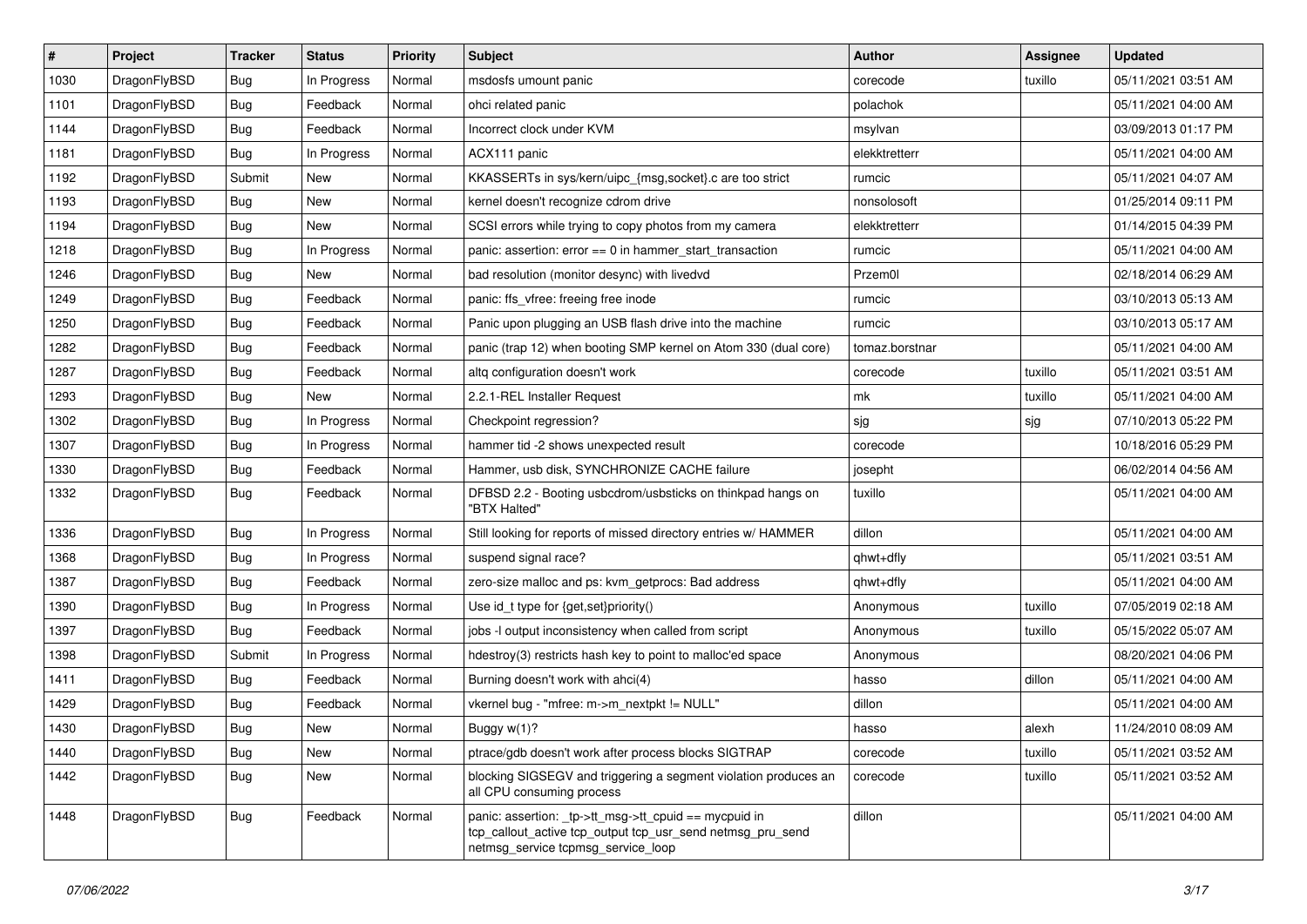| $\sharp$ | Project      | <b>Tracker</b> | <b>Status</b> | <b>Priority</b> | Subject                                                                                         | <b>Author</b>  | Assignee | <b>Updated</b>      |
|----------|--------------|----------------|---------------|-----------------|-------------------------------------------------------------------------------------------------|----------------|----------|---------------------|
| 1454     | DragonFlyBSD | <b>Bug</b>     | Feedback      | Normal          | Unable to boot from external USB DVD drive                                                      | elekktretterr  |          | 05/11/2021 04:01 AM |
| 1456     | DragonFlyBSD | <b>Bug</b>     | Feedback      | Normal          | Microsoft wireless desktop problems                                                             | elekktretterr  |          | 01/15/2015 08:34 AM |
| 1463     | DragonFlyBSD | <b>Bug</b>     | New           | Normal          | Mountroot before drives are initialized                                                         | elekktretterr  |          | 12/07/2010 01:30 PM |
| 1469     | DragonFlyBSD | <b>Bug</b>     | In Progress   | Normal          | Hammer history security concern                                                                 | corecode       | tuxillo  | 05/11/2021 03:52 AM |
| 1474     | DragonFlyBSD | <b>Bug</b>     | <b>New</b>    | Normal          | ithread 1 unexpectedly rescheduled                                                              | corecode       | tuxillo  | 05/11/2021 03:52 AM |
| 1475     | DragonFlyBSD | Bug            | In Progress   | Normal          | kernel blocks with low memory and syscons setting a high res mode<br>/ scrollback               | corecode       | tuxillo  | 05/11/2021 03:52 AM |
| 1481     | DragonFlyBSD | <b>Bug</b>     | Feedback      | Normal          | panic: assertion: kva_p(buf) in soopt_from_kbuf (after ipfw pipe<br>show, 2.2.1-R)              | combiner       |          | 05/11/2021 04:01 AM |
| 1486     | DragonFlyBSD | Bug            | Feedback      | Normal          | Interrupt storm related to SATA DVD device                                                      | hasso          |          | 05/11/2021 04:01 AM |
| 1489     | DragonFlyBSD | <b>Bug</b>     | Feedback      | Normal          | panic: ufs dirbad: bad dir                                                                      | rumcic         |          | 03/10/2013 04:34 AM |
| 1502     | DragonFlyBSD | <b>Bug</b>     | In Progress   | Normal          | Lock while deleting files from nohistory HAMMER directories                                     | hasso          |          | 03/10/2013 04:28 AM |
| 1521     | DragonFlyBSD | <b>Bug</b>     | Feedback      | Normal          | amd64 2.4 livecd won't mount root at boot                                                       | bolapara       |          | 01/28/2018 03:45 AM |
| 1525     | DragonFlyBSD | <b>Bug</b>     | New           | Normal          | boehm-gc problems                                                                               | hasso          |          | 10/13/2012 07:13 PM |
| 1528     | DragonFlyBSD | <b>Bug</b>     | In Progress   | Normal          | ktrace does not show proper return values for pipe(2)                                           | corecode       | tuxillo  | 05/11/2021 03:52 AM |
| 1547     | DragonFlyBSD | <b>Bug</b>     | In Progress   | Normal          | disklabel64 automatic sizing                                                                    | corecode       | tuxillo  | 05/11/2021 03:52 AM |
| 1556     | DragonFlyBSD | Bug            | New           | Normal          | many processes stuck in "hmrrcm", system unusable                                               | corecode       | tuxillo  | 05/11/2021 03:52 AM |
| 1559     | DragonFlyBSD | <b>Bug</b>     | <b>New</b>    | Normal          | kernel trap                                                                                     | phma           |          | 11/27/2021 08:43 AM |
| 1560     | DragonFlyBSD | <b>Bug</b>     | Feedback      | Normal          | Unable to modify partition table on ThinkPad T61p during install                                | rehsack        |          | 01/15/2015 08:57 AM |
| 1563     | DragonFlyBSD | <b>Bug</b>     | Feedback      | Normal          | reset(1) doesn't reset terminal to the defaults                                                 | hasso          |          | 03/10/2013 04:17 AM |
| 1577     | DragonFlyBSD | Bug            | Feedback      | Normal          | panic: assertion: leaf->base.obj id == ip->obj id in<br>hammer_ip_delete_range                  | qhwt+dfly      |          | 05/11/2021 04:01 AM |
| 1579     | DragonFlyBSD | <b>Bug</b>     | Feedback      | Normal          | dfly 2.4.1 does not like HP DL360G4p and Smart Array 6400 with<br>MSA20                         | tomaz.borstnar | tuxillo  | 06/02/2014 02:44 PM |
| 1580     | DragonFlyBSD | Bug            | Feedback      | Normal          | Panic (Fatal trap 12: page fault while in kernel mode) while playing<br>with pf and netif names | rumcic         |          | 12/21/2018 01:21 AM |
| 1583     | DragonFlyBSD | Bug            | In Progress   | Normal          | panic: assertion: cursor->trans->sync_lock_refs > 0 in<br>hammer_recover_cursor                 | corecode       | tuxillo  | 05/11/2021 03:53 AM |
| 1584     | DragonFlyBSD | <b>Bug</b>     | In Progress   | Normal          | can't use ssh from jail: debug1: read_passphrase: can't open<br>/dev/tty: Device busy           | corecode       | tuxillo  | 05/11/2021 03:53 AM |
| 1587     | DragonFlyBSD | Bug            | Feedback      | Normal          | can't gdb across fork                                                                           | corecode       | tuxillo  | 05/11/2021 03:54 AM |
| 1591     | DragonFlyBSD | <b>Bug</b>     | Feedback      | Normal          | Lenovo X301 hangs with AHCI Driver CMD TIMEOUT<br>STS=d0 <bsy></bsy>                            | eocallaghan    |          | 05/11/2021 04:05 AM |
| 1592     | DragonFlyBSD | <b>Bug</b>     | Feedback      | Normal          | AcpiOSUnmapMemory: Warning, deallocation did not track<br>allocation.                           | eocallaghan    |          | 06/02/2014 07:45 AM |
| 1593     | DragonFlyBSD | <b>Bug</b>     | Feedback      | Normal          | panic: assertion: $\cosh ==$ ap->ap err $\cosh$ in ahci put err $\cosh$                         | ftigeot        | ftigeot  | 05/15/2022 05:09 AM |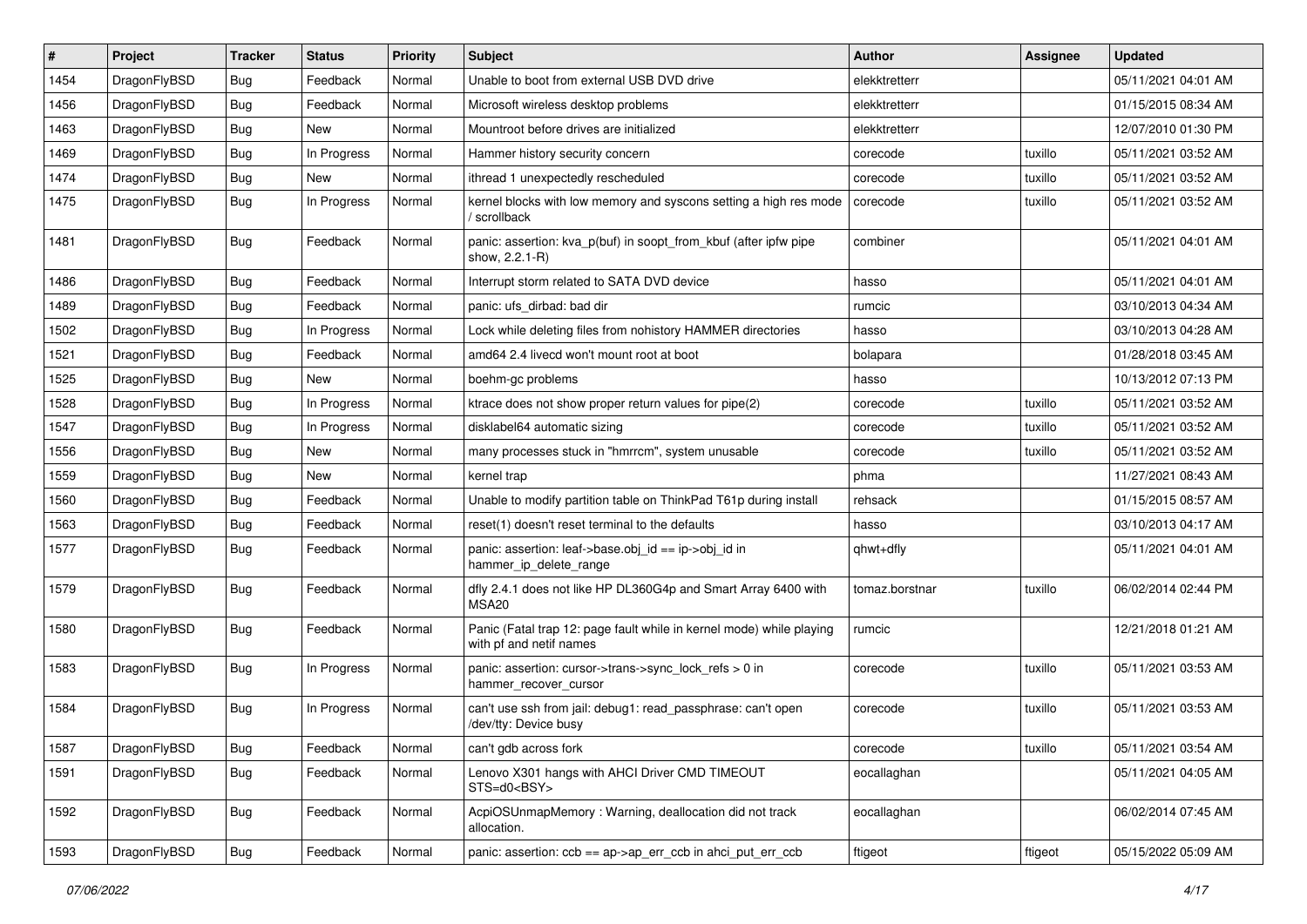| $\vert$ # | <b>Project</b> | <b>Tracker</b> | <b>Status</b> | <b>Priority</b> | <b>Subject</b>                                                                            | <b>Author</b>    | <b>Assignee</b> | <b>Updated</b>      |
|-----------|----------------|----------------|---------------|-----------------|-------------------------------------------------------------------------------------------|------------------|-----------------|---------------------|
| 1594      | DragonFlyBSD   | <b>Bug</b>     | <b>New</b>    | Normal          | Kernel panic during boot from Live CD on Dell E6400                                       | bodie            |                 | 05/11/2021 03:54 AM |
| 1613      | DragonFlyBSD   | Bug            | Feedback      | Normal          | USB Keyboard not working on master                                                        | elekktretterr    |                 | 05/11/2021 04:05 AM |
| 1618      | DragonFlyBSD   | <b>Bug</b>     | Feedback      | Normal          | collision for 'struct pmap' when using RPC and <sys user.h=""></sys>                      | carenas          |                 | 05/11/2021 04:05 AM |
| 1634      | DragonFlyBSD   | <b>Bug</b>     | New           | Normal          | panic: spin lock: 0xe4ad1320, indefinitive wait!                                          | elekktretterr    |                 | 01/19/2015 03:21 AM |
| 1661      | DragonFlyBSD   | <b>Bug</b>     | In Progress   | Normal          | panic on password entry mount smb filesystem                                              | vsrinivas        |                 | 11/27/2021 08:29 AM |
| 1668      | DragonFlyBSD   | <b>Bug</b>     | Feedback      | Normal          | Power button not working                                                                  | elekktretterr    |                 | 03/10/2013 06:22 AM |
| 1669      | DragonFlyBSD   | <b>Bug</b>     | In Progress   | Normal          | Drive wont open using button                                                              | elekktretterr    |                 | 02/29/2012 12:05 PM |
| 1672      | DragonFlyBSD   | Bug            | Feedback      | Normal          | panic (trap 12) around btree search() in 2.4.1-RELEASE                                    | floid            |                 | 01/19/2015 03:36 AM |
| 1695      | DragonFlyBSD   | Bug            | <b>New</b>    | Normal          | NFS-related system breakdown                                                              | Anonymous        |                 | 04/10/2014 12:35 AM |
| 1700      | DragonFlyBSD   | Submit         | In Progress   | Normal          | skip boot2 menu on <enter></enter>                                                        | Johannes.Hofmann | tuxillo         | 05/15/2022 08:35 AM |
| 1717      | DragonFlyBSD   | Bug            | Feedback      | Normal          | HAMMER panic in hammer cursor down()                                                      | josepht1         |                 | 05/11/2021 04:05 AM |
| 1718      | DragonFlyBSD   | <b>Bug</b>     | Feedback      | Normal          | IDE disk drive not detected by x86 64 2.6.1 Live CD                                       | bcox             |                 | 11/27/2021 08:25 AM |
| 1727      | DragonFlyBSD   | <b>Bug</b>     | Feedback      | Normal          | CD boot panic (2.6.1) (usb?)                                                              | kiril            |                 | 05/15/2022 05:10 AM |
| 1744      | DragonFlyBSD   | <b>Bug</b>     | In Progress   | Normal          | HAMMER fsstress panic in hammer_setup_child_callback                                      | vsrinivas        |                 | 05/11/2021 04:05 AM |
| 1745      | DragonFlyBSD   | <b>Bug</b>     | Feedback      | Normal          | kmalloc panic                                                                             | josepht          |                 | 05/11/2021 04:05 AM |
| 1749      | DragonFlyBSD   | Bug            | In Progress   | Normal          | HAMMER fsstress panic in hammer_flush_inode_core<br>'ip->flush state != HAMMER FST FLUSH' | vsrinivas        |                 | 05/11/2021 04:06 AM |
| 1769      | DragonFlyBSD   | <b>Bug</b>     | <b>New</b>    | Normal          | panic: assertion: _tp->tt_msg->tt_cpuid == mycpuid in<br>tcp callout active               | pavalos          | sjg             | 05/15/2022 11:07 AM |
| 1774      | DragonFlyBSD   | <b>Bug</b>     | <b>New</b>    | Normal          | New IP header cleanup branch available for testing                                        | dillon           |                 | 05/15/2022 10:59 AM |
| 1786      | DragonFlyBSD   | <b>Bug</b>     | <b>New</b>    | Normal          | Calling NULL function pointer initiates panic loop                                        | sjg              |                 | 10/11/2010 05:28 PM |
| 1818      | DragonFlyBSD   | Bug            | <b>New</b>    | Normal          | panic: Bad tailg NEXT (kqueue issue ?)                                                    | ftigeot          |                 | 05/15/2022 11:40 AM |
| 1824      | DragonFlyBSD   | Bug            | Feedback      | Normal          | kernel panic, x86, 2.7.3.859.ge5104                                                       | akirchhoff135014 |                 | 03/10/2013 07:49 AM |
| 1826      | DragonFlyBSD   | Bug            | <b>New</b>    | Normal          | panic during boot: assertion so->so port  in tcp input                                    | ftigeot          |                 | 05/15/2022 11:05 AM |
| 1836      | DragonFlyBSD   | <b>Bug</b>     | <b>New</b>    | Normal          | Incorrect TCP checksum show up in tcpdump                                                 | robgar1          |                 | 05/15/2022 11:22 AM |
| 1850      | DragonFlyBSD   | Bug            | <b>New</b>    | Normal          | volume-add on hammer root fs panic                                                        | Johannes.Hofmann |                 | 04/18/2019 04:27 AM |
| 1860      | DragonFlyBSD   | Bug            | Feedback      | Normal          | Panic while creating UFS fs on vn(4) for initrd                                           | matthias         |                 | 02/29/2012 07:16 AM |
| 1861      | DragonFlyBSD   | <b>Bug</b>     | <b>New</b>    | Normal          | panic via kprintf (lockmgr called in a hard section)                                      | vsrinivas        |                 | 10/11/2010 12:56 AM |
| 1867      | DragonFlyBSD   | Bug            | New           | Normal          | it(4) motherboard and fan problems                                                        | tuxillo          |                 | 07/08/2011 10:48 AM |
| 1873      | DragonFlyBSD   | Bug            | <b>New</b>    | Normal          | Panic upon usb mouse detach and reattaching                                               | rumcic           |                 | 02/01/2011 09:53 AM |
| 1874      | DragonFlyBSD   | Bug            | <b>New</b>    | Normal          | mpd listening on all IPs, accepting only on one                                           | rumcic           |                 | 05/08/2011 01:01 PM |
| 1876      | DragonFlyBSD   | Bug            | <b>New</b>    | Normal          | devfs in $ ail + logging$ out from console(ttyv1+) -> panic                               | qhwt.dfly        | tuxillo         | 05/31/2022 03:24 PM |
| 1877      | DragonFlyBSD   | Bug            | New           | Normal          | Freeze during 1st hammer cleanup after new install                                        | elekktretterr    |                 | 05/15/2022 11:43 AM |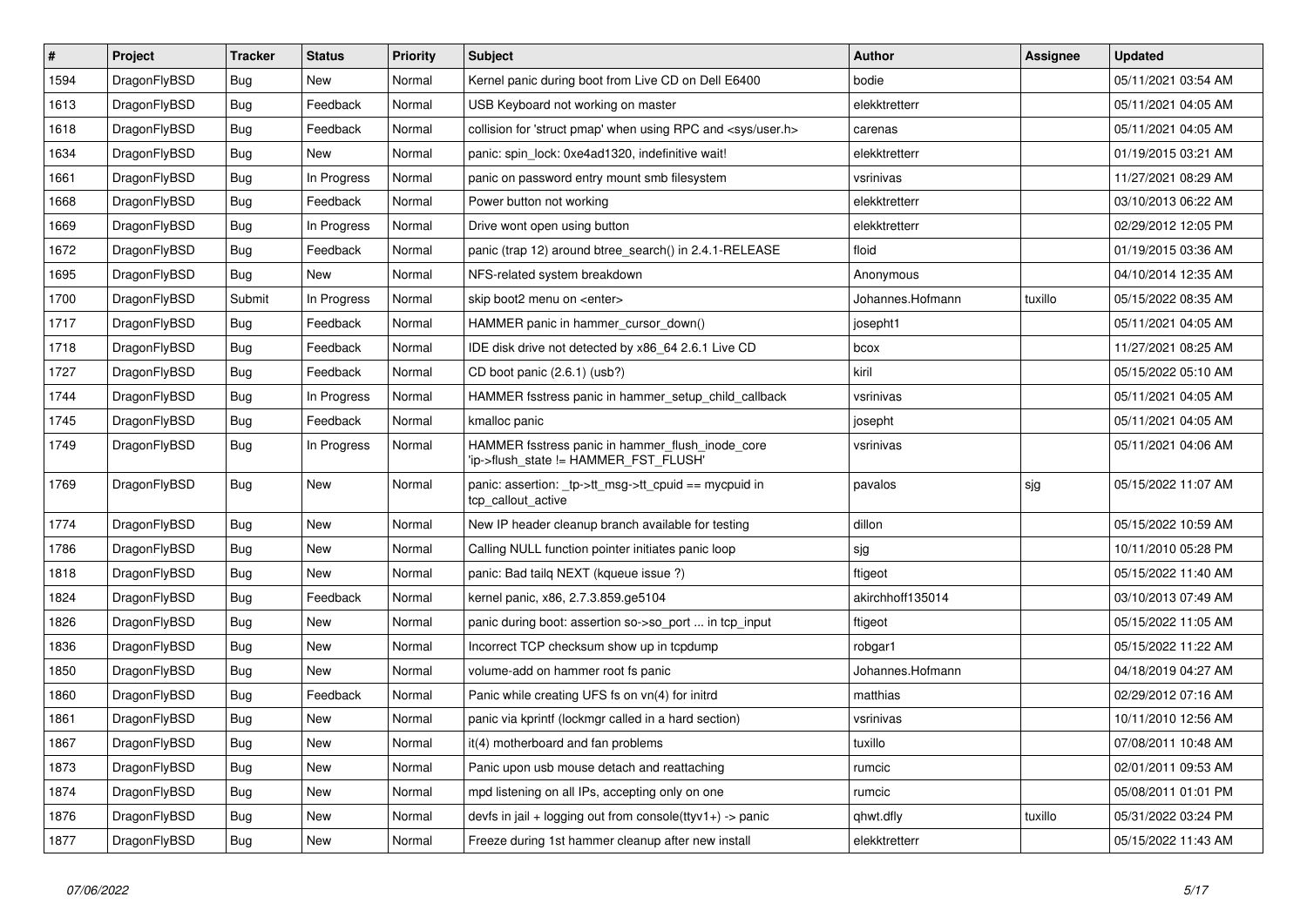| #    | Project      | <b>Tracker</b> | <b>Status</b> | <b>Priority</b> | <b>Subject</b>                                                                                                                                                                                    | <b>Author</b>      | <b>Assignee</b> | <b>Updated</b>      |
|------|--------------|----------------|---------------|-----------------|---------------------------------------------------------------------------------------------------------------------------------------------------------------------------------------------------|--------------------|-----------------|---------------------|
| 1884 | DragonFlyBSD | Bug            | New           | Normal          | System completely freezes while listening music (devbuf: malloc<br>limit exceeded)                                                                                                                | shamaz             |                 | 01/24/2011 05:00 PM |
| 1899 | DragonFlyBSD | Bug            | New           | Normal          | Keyboard doesn't work                                                                                                                                                                             | fransm             |                 | 05/15/2022 03:32 PM |
| 1907 | DragonFlyBSD | Bug            | <b>New</b>    | Normal          | Hammer crash in hammer flusher flush()                                                                                                                                                            | swildner           |                 | 11/11/2010 05:07 AM |
| 1913 | DragonFlyBSD | Bug            | New           | Normal          | panic: assertion: ip->flush_state != HAMMER_FST_FLUSH in<br>hammer flush inode core                                                                                                               | swildner           |                 | 11/20/2010 05:27 PM |
| 1916 | DragonFlyBSD | Bug            | <b>New</b>    | Normal          | Constant crashes on x86 64 with UFS                                                                                                                                                               | lentferj           |                 | 11/21/2010 07:40 PM |
| 1917 | DragonFlyBSD | Bug            | <b>New</b>    | Normal          | panic: assertion: (RB_EMPTY(&ip->rec_tree) && (ip->flags &<br>HAMMER_INODE_XDIRTY) == 0)    (!RB_EMPTY(&ip->rec_tree)<br>&& (ip->flags & HAMMER_INODE_XDIRTY) != 0) in<br>hammer_flush_inode_done | qhwt.dfly          |                 | 11/24/2010 03:23 AM |
| 1921 | DragonFlyBSD | Bug            | In Progress   | Normal          | we miss mlockall                                                                                                                                                                                  | alexh              | tuxillo         | 06/18/2022 04:08 AM |
| 1923 | DragonFlyBSD | Bug            | <b>New</b>    | Normal          | Abysmal NFS performance with IPv6                                                                                                                                                                 | ftigeot            |                 | 12/05/2010 09:34 PM |
| 1935 | DragonFlyBSD | <b>Bug</b>     | New           | Normal          | mouse does not work after switching between x and console                                                                                                                                         | shamaz             |                 | 12/13/2010 10:06 AM |
| 1939 | DragonFlyBSD | <b>Bug</b>     | New           | Normal          | Panic on nightly build and stress test box                                                                                                                                                        | lentferj           |                 | 12/18/2010 08:41 AM |
| 1941 | DragonFlyBSD | <b>Bug</b>     | New           | Normal          | wlan config crash                                                                                                                                                                                 | abandon.every.hope |                 | 12/24/2010 07:54 PM |
| 1942 | DragonFlyBSD | <b>Bug</b>     | <b>New</b>    | Normal          | locking against myself in getcacheblk()?                                                                                                                                                          | qhwt.dfly          |                 | 05/31/2022 02:15 PM |
| 1943 | DragonFlyBSD | Bug            | New           | Normal          | hammer assertion panic                                                                                                                                                                            | peter              |                 | 12/27/2010 12:45 AM |
| 1944 | DragonFlyBSD | <b>Bug</b>     | <b>New</b>    | Normal          | panic: backing_object 0xdea7b258 was somehow re-referenced<br>during collapse!                                                                                                                    | sepherosa          |                 | 12/27/2010 02:06 AM |
| 1946 | DragonFlyBSD | Bug            | <b>New</b>    | Normal          | ieee80211 panic                                                                                                                                                                                   | pavalos            | josepht         | 01/27/2011 06:00 PM |
| 1949 | DragonFlyBSD | <b>Bug</b>     | New           | Normal          | iwn panic                                                                                                                                                                                         | pavalos            |                 | 01/30/2011 03:21 AM |
| 1951 | DragonFlyBSD | <b>Bug</b>     | New           | Normal          | dma_timeouts at phyaddr on a good hdd                                                                                                                                                             | peur.neu           |                 | 01/04/2011 07:12 AM |
| 1959 | DragonFlyBSD | <b>Bug</b>     | <b>New</b>    | Normal          | DFBSD v2.9.1.422.gc98f2 - Panic during boot - IPv6 and PF                                                                                                                                         | tuxillo            |                 | 01/13/2011 03:37 AM |
| 1961 | DragonFlyBSD | <b>Bug</b>     | New           | Normal          | Can't create dump from DDB                                                                                                                                                                        | shamaz             |                 | 01/29/2011 09:02 PM |
| 1964 | DragonFlyBSD | Bug            | New           | Normal          | iwn (panic assertion : wlan_assert_serialized)                                                                                                                                                    | sjmm.ptr           | josepht         | 02/01/2011 12:57 PM |
| 1969 | DragonFlyBSD | <b>Bug</b>     | New           | Normal          | pf-related network problem                                                                                                                                                                        | pavalos            | lentferj        | 02/01/2011 06:57 PM |
| 1975 | DragonFlyBSD | <b>Bug</b>     | <b>New</b>    | Normal          | Applications seg fault in select() and poll()                                                                                                                                                     | rumcic             |                 | 05/31/2022 02:58 PM |
| 1984 | DragonFlyBSD | <b>Bug</b>     | New           | Normal          | hammer mount fails after crash - HAMMER: FIFO record bad head<br>signature                                                                                                                        | thomas.nikolajsen  |                 | 03/08/2011 06:57 PM |
| 1990 | DragonFlyBSD | <b>Bug</b>     | New           | Normal          | /mnt too large to mount                                                                                                                                                                           | peur.neu           |                 | 02/16/2011 11:24 PM |
| 2004 | DragonFlyBSD | <b>Bug</b>     | New           | Normal          | LWKT_WAIT_IPIQ panic                                                                                                                                                                              | steve              |                 | 03/08/2011 05:46 PM |
| 2008 | DragonFlyBSD | <b>Bug</b>     | <b>New</b>    | Normal          | lwkt_setcpu_remote: td->td_flags 00800621 console flood                                                                                                                                           | pavalos            |                 | 03/06/2011 09:37 PM |
| 2013 | DragonFlyBSD | <b>Bug</b>     | In Progress   | Normal          | oversized DMA request loop                                                                                                                                                                        | josepht            |                 | 05/11/2021 04:06 AM |
| 2037 | DragonFlyBSD | <b>Bug</b>     | Feedback      | Normal          | Panic Bad link elm while building packages                                                                                                                                                        | ftigeot            | dillon          | 04/21/2011 07:20 AM |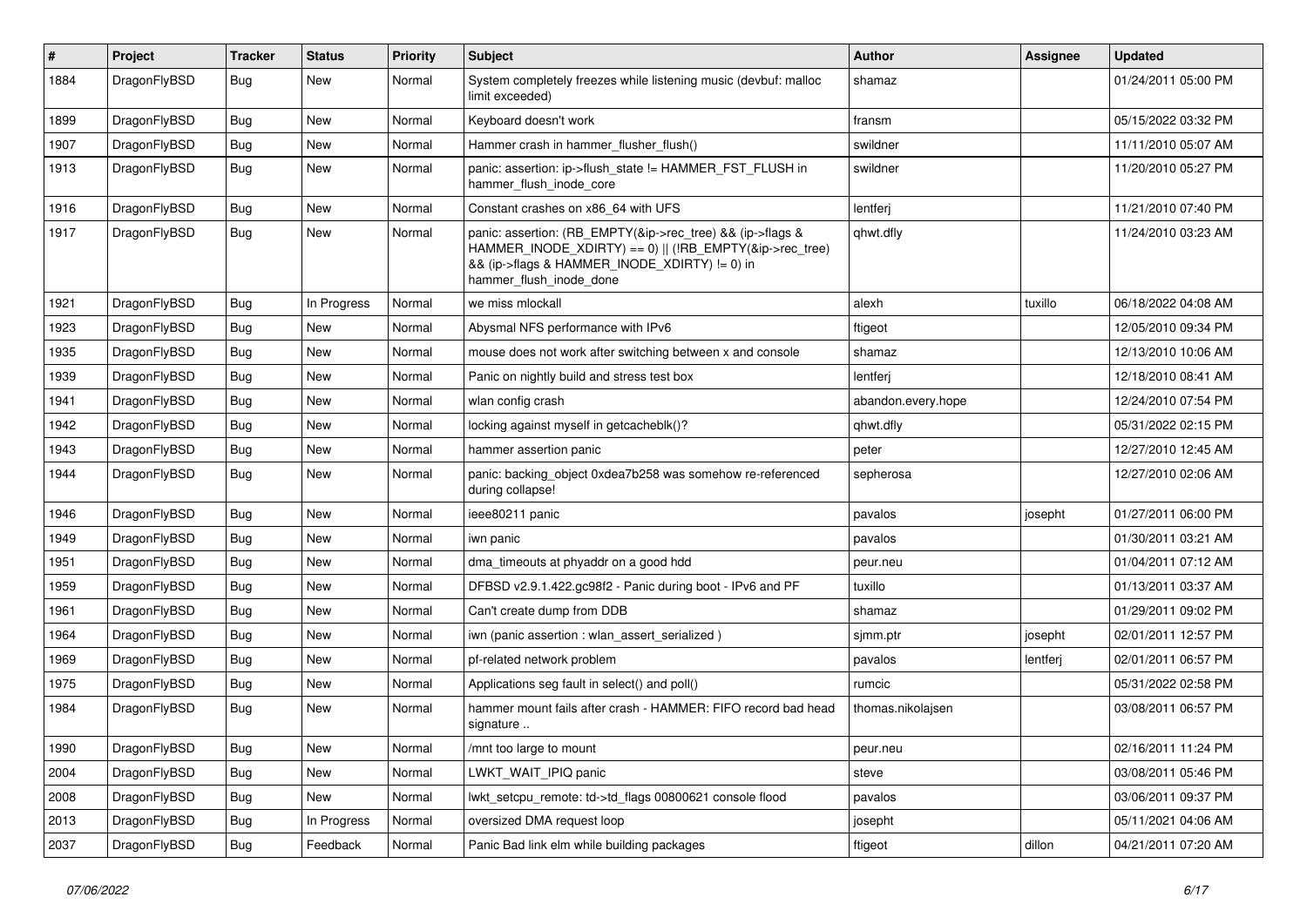| $\pmb{\#}$ | Project      | <b>Tracker</b> | <b>Status</b> | Priority | Subject                                                                        | <b>Author</b> | <b>Assignee</b> | <b>Updated</b>      |
|------------|--------------|----------------|---------------|----------|--------------------------------------------------------------------------------|---------------|-----------------|---------------------|
| 2042       | DragonFlyBSD | Bug            | <b>New</b>    | Normal   | kernel panic, when run boot0cfg                                                | sepherosa     |                 | 05/31/2022 03:01 PM |
| 2045       | DragonFlyBSD | Bug            | <b>New</b>    | Normal   | ral(4): Fatal trap 12: page fault while in kernel mode (two panics)            | herrgard      |                 | 11/03/2011 05:34 PM |
| 2048       | DragonFlyBSD | Bug            | <b>New</b>    | Normal   | panic: ffs sync: rofs mod                                                      | pavalos       |                 | 04/12/2011 05:45 AM |
| 2051       | DragonFlyBSD | Bug            | <b>New</b>    | Normal   | No ipv6 lan route entry created on 2.10                                        | ftigeot       |                 | 04/21/2011 10:37 AM |
| 2052       | DragonFlyBSD | Bug            | New           | Normal   | Kernel panic: CPU APIC ID out of range                                         | Anonymous     |                 | 05/02/2011 11:06 AM |
| 2055       | DragonFlyBSD | Bug            | <b>New</b>    | Normal   | $ssh + IPV6 + bridge \Rightarrow connection freezes$                           | steve         |                 | 04/24/2011 07:13 PM |
| 2061       | DragonFlyBSD | Bug            | <b>New</b>    | Normal   | USB keyboard boot panic                                                        | sjg           |                 | 05/04/2012 12:20 AM |
| 2067       | DragonFlyBSD | Bug            | New           | Normal   | sound/pcm: "play interrupt timeout, channel dead"                              | matthiasr     |                 | 05/11/2021 03:55 AM |
| 2072       | DragonFlyBSD | Bug            | <b>New</b>    | Normal   | Fatal trap 12: stopped at lwkt send ipig3                                      | rumcic        |                 | 05/17/2011 04:12 AM |
| 2075       | DragonFlyBSD | Bug            | <b>New</b>    | Normal   | pflogd on x86_64                                                               | fanch         |                 | 05/16/2011 04:04 PM |
| 2077       | DragonFlyBSD | Bug            | <b>New</b>    | Normal   | USB devices conflicting                                                        | srussell      |                 | 05/17/2011 05:12 PM |
| 2078       | DragonFlyBSD | Bug            | New           | Normal   | DFBSD i386 v2.11.0.201.g3ed2f - Panic during installworld into a<br>vn0 device | tuxillo       |                 | 05/19/2011 07:50 PM |
| 2080       | DragonFlyBSD | Bug            | <b>New</b>    | Normal   | panic: lockmgr thrd_sleep: called from interrupt, ipi, or hard code<br>section | rumcic        |                 | 05/30/2011 05:06 PM |
| 2081       | DragonFlyBSD | <b>Bug</b>     | Feedback      | Normal   | Panic on device "detach" / "failure"                                           | vsrinivas     |                 | 02/29/2012 07:11 AM |
| 2082       | DragonFlyBSD | Bug            | <b>New</b>    | Normal   | dfbsd 2.10.1 amd64 - mc port build error with 'bmake bin-install'              | sun-doctor    |                 | 05/25/2011 07:18 PM |
| 2084       | DragonFlyBSD | Bug            | <b>New</b>    | Normal   | DFBSD v2.11.0.242.g4d317 - panic: zone: entry not free                         | tuxillo       |                 | 07/03/2012 01:23 AM |
| 2085       | DragonFlyBSD | Bug            | <b>New</b>    | Normal   | panic: assertion: (m->flags & PG_MAPPED) == 0 in<br>vm_page_free_toq           | vsrinivas     |                 | 06/10/2011 07:48 AM |
| 2090       | DragonFlyBSD | Bug            | Feedback      | Normal   | snd_hda does not support headphone automute                                    | justin        |                 | 03/29/2012 08:03 PM |
| 2092       | DragonFlyBSD | Bug            | New           | Normal   | Panic: Bad link elm 0x next->prev != elm                                       | masterblaster | dillon          | 12/04/2011 12:49 PM |
| 2094       | DragonFlyBSD | Bug            | <b>New</b>    | Normal   | Segfault when gdb printing backtrace from core dump                            | greenrd       |                 | 06/25/2011 04:14 PM |
| 2098       | DragonFlyBSD | Submit         | New           | Normal   | [PATCH] correct ath man page example<br>(/usr/src/share/man/man4/ath.4)        | nobody        |                 | 11/15/2011 12:27 AM |
| 2099       | DragonFlyBSD | Bug            | <b>New</b>    | Normal   | page fault panic in vm system                                                  | pavalos       |                 | 07/10/2011 08:51 AM |
| 2100       | DragonFlyBSD | Bug            | Feedback      | Normal   | devfs related panic                                                            | sepherosa     | alexh           | 07/10/2011 02:29 PM |
| 2104       | DragonFlyBSD | Bug            | New           | Normal   | network configuration seg. fault on install CD                                 | navratil      |                 | 07/26/2011 07:55 AM |
| 2107       | DragonFlyBSD | Bug            | <b>New</b>    | Normal   | 2.10.1 sata dvd drive issue                                                    | ausppc        |                 | 07/31/2011 08:41 PM |
| 2113       | DragonFlyBSD | <b>Bug</b>     | New           | Normal   | nmalloc threaded program fork leak                                             | vsrinivas     | vsrinivas       | 08/11/2011 07:25 PM |
| 2115       | DragonFlyBSD | Bug            | <b>New</b>    | Normal   | [msk] system freeze after receive some paquet                                  | bsdsx         |                 | 08/22/2011 10:22 AM |
| 2122       | DragonFlyBSD | Submit         | New           | Normal   | [Review] Fixes to the VFS layer                                                | ftigeot       |                 | 05/31/2022 03:25 PM |
| 2123       | DragonFlyBSD | Bug            | New           | Normal   | hammer is losing files                                                         | schmir        |                 | 08/30/2011 07:56 PM |
| 2124       | DragonFlyBSD | <b>Bug</b>     | New           | Normal   | getty repeating too quickly on port /dev/ttyv0                                 | sgeorge.ml    |                 | 09/01/2011 04:28 AM |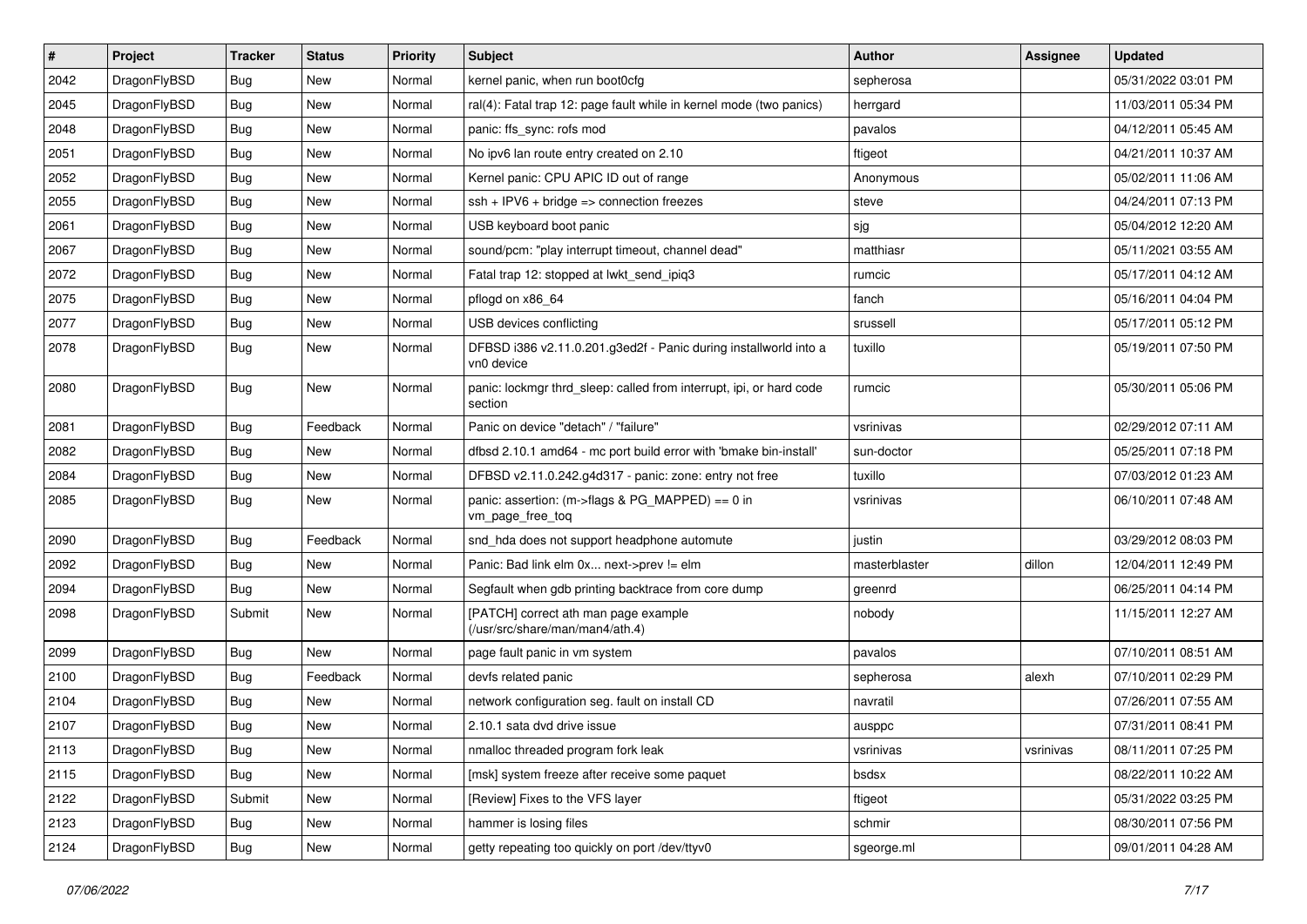| $\sharp$ | Project      | <b>Tracker</b> | <b>Status</b> | <b>Priority</b> | Subject                                                                                                    | Author       | Assignee | <b>Updated</b>      |
|----------|--------------|----------------|---------------|-----------------|------------------------------------------------------------------------------------------------------------|--------------|----------|---------------------|
| 2125     | DragonFlyBSD | Bug            | New           | Normal          | Weird garbage in dmesg                                                                                     | herrgard     |          | 08/30/2011 08:04 PM |
| 2129     | DragonFlyBSD | Bug            | New           | Normal          | DFBSD v2.11.0.661.gf9438 i386 - panic: lockmgr thrd_sleep                                                  | tuxillo      |          | 09/05/2011 09:49 AM |
| 2136     | DragonFlyBSD | Bug            | New           | Normal          | socketpair() doesn't free file descriptors on copyout failure                                              | vsrinivas    |          | 04/05/2013 09:13 AM |
| 2138     | DragonFlyBSD | Bug            | New           | Normal          | > 100% CPU usage                                                                                           | robin.carey1 |          | 09/26/2011 12:20 PM |
| 2153     | DragonFlyBSD | Bug            | <b>New</b>    | Normal          | Too many unuseful warnings at boot                                                                         | juanfra684   |          | 10/18/2011 10:16 PM |
| 2154     | DragonFlyBSD | Bug            | <b>New</b>    | Normal          | vkernel copyout() doesn't return EFAULT on error                                                           | vsrinivas    |          | 10/20/2011 03:53 AM |
| 2158     | DragonFlyBSD | Bug            | New           | Normal          | iwn panics with assertion on boot.                                                                         | eocallaghan  |          | 10/24/2011 04:13 PM |
| 2161     | DragonFlyBSD | Bug            | New           | Normal          | Outdated xorg.conf file gets installed into etc and screws up mouse                                        | eocallaghan  |          | 10/27/2011 01:51 PM |
| 2164     | DragonFlyBSD | Bug            | New           | Normal          | panic on reboot from usb.                                                                                  | eocallaghan  |          | 10/27/2011 09:29 AM |
| 2166     | DragonFlyBSD | Bug            | New           | Normal          | DFBSD v2.13.0.109.g05b9d - Strange lockups                                                                 | tuxillo      |          | 10/29/2011 11:20 AM |
| 2167     | DragonFlyBSD | Bug            | New           | Normal          | shutdown/reboot fails after uptime msg                                                                     | marino       |          | 11/28/2011 03:01 AM |
| 2171     | DragonFlyBSD | Bug            | <b>New</b>    | Normal          | DFBSD v2.13.0.151.gdc8442 - panic: assertion "(*ptep &<br>$(PG$ MANAGED PG V)) == PG V"                    | tuxillo      |          | 11/04/2011 05:06 PM |
| 2182     | DragonFlyBSD | Bug            | New           | Normal          | if_msk PHY FIFO underrun/overflow                                                                          | nonsolosoft  |          | 09/03/2012 06:39 AM |
| 2199     | DragonFlyBSD | <b>Bug</b>     | New           | Normal          | screen segfaults if utmpx isn't present                                                                    | pavalos      |          | 11/15/2011 10:52 PM |
| 2210     | DragonFlyBSD | <b>Bug</b>     | New           | Normal          | Bugtracker cannot assign default project for new users                                                     | ahuete.devel |          | 11/17/2011 11:30 AM |
| 2224     | DragonFlyBSD | <b>Bug</b>     | <b>New</b>    | Normal          | v2.13.0.291.gaa7ec - Panic on fq while installing world                                                    | tuxillo      |          | 11/18/2011 01:40 AM |
| 2245     | DragonFlyBSD | Bug            | New           | Normal          | panic: assertion "ref < &td->td_toks_end" failed in lwkt_gettoken at<br>/usr/src/sys/kern/lwkt_token.c:588 | juanfra684   |          | 11/22/2011 07:41 PM |
| 2248     | DragonFlyBSD | <b>Bug</b>     | <b>New</b>    | Normal          | sysctl panic                                                                                               | pavalos      |          | 11/23/2011 06:23 PM |
| 2250     | DragonFlyBSD | <b>Bug</b>     | New           | Normal          | Kernel panic                                                                                               | adamk        |          | 11/23/2018 01:10 AM |
| 2254     | DragonFlyBSD | <b>Bug</b>     | New           | Normal          | panic: assertion "ref < &td->td_toks_end" failed in lwkt_gettoken at<br>/usr/src/sys/kern/lwkt_token.c:588 | eocallaghan  |          | 12/05/2011 10:21 PM |
| 2265     | DragonFlyBSD | <b>Bug</b>     | New           | Normal          | mbsrtowcs does not properly handle invalid mbstate_t in ps                                                 | c.turner1    | swildner | 01/10/2012 07:56 PM |
| 2282     | DragonFlyBSD | <b>Bug</b>     | In Progress   | Normal          | gdb segfaults with certain corefiles                                                                       | tuxillo      |          | 01/18/2012 04:40 PM |
| 2283     | DragonFlyBSD | <b>Bug</b>     | New           | Normal          | DFBSD DragonFly v2.13.0.957.g4f459 - pmap_release: page<br>should already be gone 0xc27120bc               | tuxillo      |          | 01/23/2012 03:03 AM |
| 2287     | DragonFlyBSD | Bug            | New           | Normal          | HAMMER(ROOT) Illegal UNDO TAIL signature at<br>300000001967c000                                            | y0n3t4n1     |          | 11/07/2018 01:22 AM |
| 2288     | DragonFlyBSD | <b>Bug</b>     | Feedback      | Normal          | Random IO performance loss introduced since January 1st                                                    | lentferj     |          | 01/23/2013 04:21 PM |
| 2292     | DragonFlyBSD | <b>Bug</b>     | New           | Normal          | re interface with jumbo frames (mtu larger than 1500) hangs after<br>some traffic                          | Anonymous    |          | 01/31/2012 12:11 AM |
| 2297     | DragonFlyBSD | <b>Bug</b>     | <b>New</b>    | Normal          | strange NFS (client) error messages / problems                                                             | Anonymous    |          | 02/19/2012 02:59 PM |
| 2306     | DragonFlyBSD | <b>Bug</b>     | New           | Normal          | a crash starts the kernel debugger in text mode, but just reboots in X                                     | phma         |          | 02/11/2012 08:02 PM |
| 2308     | DragonFlyBSD | <b>Bug</b>     | New           | Normal          | System freeze when unloading snd_hda                                                                       | jaydg        |          | 02/19/2012 07:15 AM |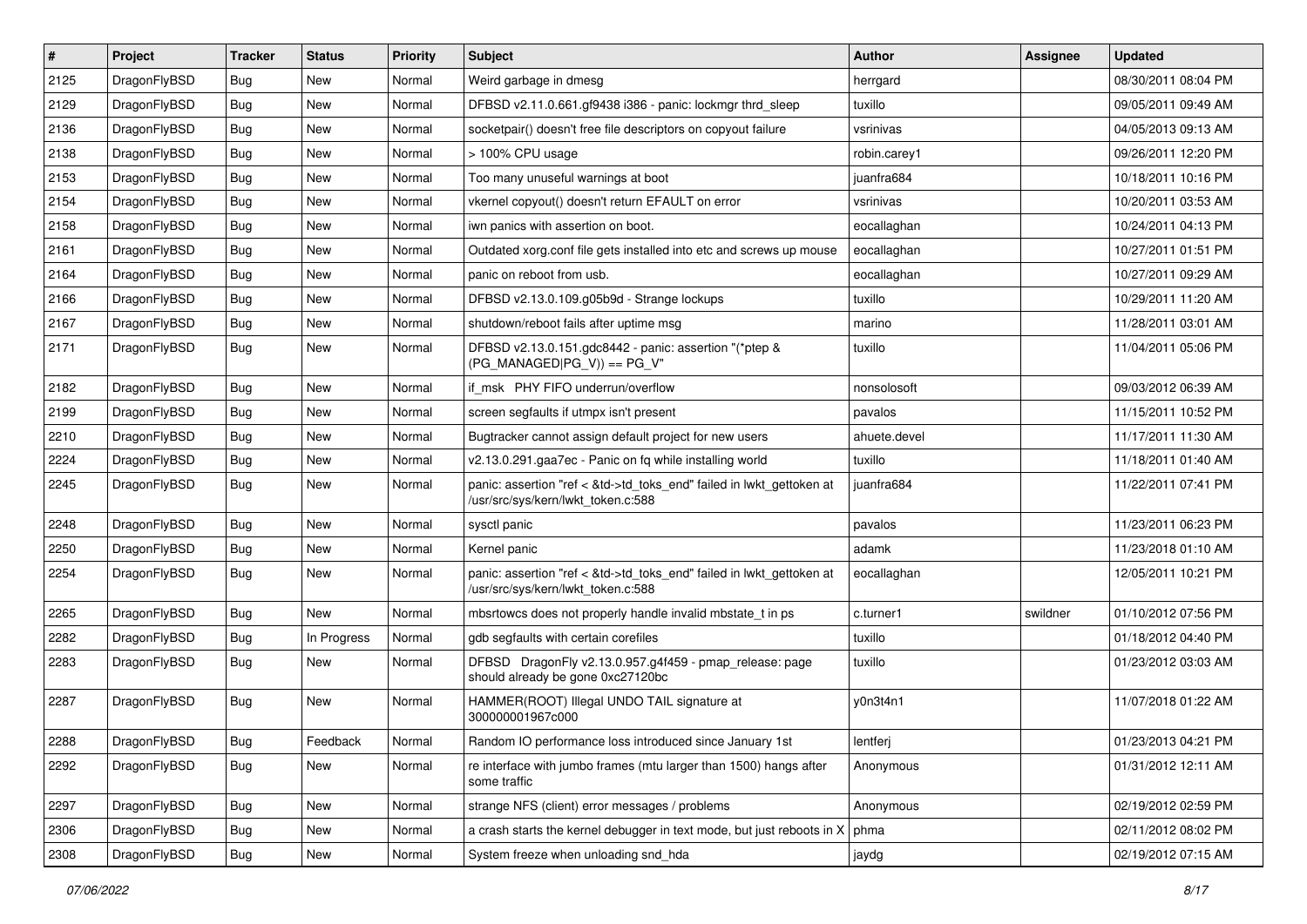| $\sharp$ | Project      | <b>Tracker</b> | <b>Status</b> | <b>Priority</b> | Subject                                                                                    | Author            | Assignee  | <b>Updated</b>      |
|----------|--------------|----------------|---------------|-----------------|--------------------------------------------------------------------------------------------|-------------------|-----------|---------------------|
| 2311     | DragonFlyBSD | <b>Bug</b>     | New           | Normal          | Xorg crash having something to do with drm                                                 | phma              |           | 02/22/2012 09:59 AM |
| 2316     | DragonFlyBSD | <b>Bug</b>     | New           | Normal          | Ungraceful invalid password handling for adding a new user in the<br>installer             | rune              |           | 04/27/2012 11:23 PM |
| 2319     | DragonFlyBSD | <b>Bug</b>     | New           | Normal          | crypt/passwd forward compat                                                                | c.turner1         |           | 02/28/2012 12:39 PM |
| 2324     | DragonFlyBSD | <b>Bug</b>     | <b>New</b>    | Normal          | natacotrol support > 2TB not working even after the ftigeot patch                          | zenny             |           | 03/03/2012 01:00 AM |
| 2329     | DragonFlyBSD | <b>Bug</b>     | New           | Normal          | ibm x3550 & acpi                                                                           | ano               |           | 06/03/2014 11:37 AM |
| 2331     | DragonFlyBSD | <b>Bug</b>     | New           | Normal          | reading mouse mode from unopen file descriptor hangs mouse<br>driver                       | phma              |           | 03/14/2012 09:43 AM |
| 2345     | DragonFlyBSD | <b>Bug</b>     | In Progress   | Normal          | DFBSD v3.1.0.457.gd679f - NFS panic on diskless station                                    | tuxillo           |           | 04/07/2012 05:22 PM |
| 2351     | DragonFlyBSD | <b>Bug</b>     | In Progress   | Normal          | DFBSD v3.1.0.579.g44ccf - Stuck during startup, random freezes                             | tuxillo           |           | 04/24/2012 08:21 AM |
| 2353     | DragonFlyBSD | <b>Bug</b>     | In Progress   | Normal          | panic: assertion "gd->gd_spinlocks_wr == 0" failed in<br>bsd4_schedulerclock               | jaydg             | alexh     | 11/28/2012 01:57 AM |
| 2358     | DragonFlyBSD | <b>Bug</b>     | In Progress   | Normal          | DFBSD v3.0.2.32.g928ca - panic: hammer: insufficient undo FIFO<br>space!                   | tuxillo           | tuxillo   | 05/10/2021 02:50 AM |
| 2360     | DragonFlyBSD | <b>Bug</b>     | In Progress   | Normal          | Wishlist: virtio driver import                                                             | vsrinivas         |           | 06/04/2022 04:16 AM |
| 2369     | DragonFlyBSD | <b>Bug</b>     | New           | Normal          | panic: Bad link elm 0xffffffe07edf6068 next->prev != elm                                   | jaydg             |           | 08/15/2012 03:04 AM |
| 2370     | DragonFlyBSD | <b>Bug</b>     | New           | Normal          | panic: ffs_valloc: dup alloc                                                               | marino            | vsrinivas | 02/01/2013 09:28 AM |
| 2371     | DragonFlyBSD | Bug            | New           | Normal          | Timezone problem with America/Sao_Paulo                                                    | raitech           |           | 05/17/2012 01:42 PM |
| 2387     | DragonFlyBSD | <b>Bug</b>     | <b>New</b>    | Normal          | hammer ignores -t during dedup                                                             | phma              |           | 06/17/2012 12:30 PM |
| 2389     | DragonFlyBSD | <b>Bug</b>     | New           | Normal          | computer crashed while listing processes                                                   | phma              |           | 06/18/2012 02:49 PM |
| 2391     | DragonFlyBSD | Bug            | In Progress   | Normal          | System lock with ahci and acpi enabled on ATI RS690 chipset with<br>SMB600 sata controller | jorisgio          | vadaszi   | 06/03/2015 03:51 PM |
| 2412     | DragonFlyBSD | Bug            | New           | Normal          | wlan0 fails to get address via dhclient                                                    | nonsolosoft       |           | 08/30/2012 05:55 AM |
| 2414     | DragonFlyBSD | <b>Bug</b>     | In Progress   | Normal          | Lenovo S10 acpi freeze (not new)                                                           | davshao           |           | 05/11/2021 04:13 AM |
| 2416     | DragonFlyBSD | Bug            | <b>New</b>    | Normal          | ' entry can be removed on mounted nfs filesystem                                           | ftigeot           | tuxillo   | 06/03/2014 04:40 AM |
| 2430     | DragonFlyBSD | Bug            | New           | Normal          | Alternate Password Hash method                                                             | robin.carey1      |           | 10/07/2012 06:28 AM |
| 2434     | DragonFlyBSD | <b>Bug</b>     | New           | Normal          | BTX Halted - Boot fails on USB/GUI                                                         | lucmv             |           | 10/17/2012 08:12 PM |
| 2436     | DragonFlyBSD | <b>Bug</b>     | New           | Normal          | panic: assertion "lp->lwp_qcpu == dd->cpuid" failed in<br>dfly_acquire_curproc             | thomas.nikolajsen |           | 01/23/2013 11:07 AM |
| 2438     | DragonFlyBSD | Submit         | Feedback      | Normal          | <b>TRIM</b> fixes                                                                          | Anonymous         | tuxillo   | 05/11/2021 03:45 AM |
| 2444     | DragonFlyBSD | Bug            | New           | Normal          | Crash during Hammer overnight cleanup                                                      | justin            |           | 11/04/2012 07:58 AM |
| 2453     | DragonFlyBSD | Bug            | New           | Normal          | panic: assertion "gd->gd_spinlocks == 0" failed                                            | Johannes.Hofmann  |           | 11/12/2012 12:54 PM |
| 2459     | DragonFlyBSD | <b>Bug</b>     | Feedback      | Normal          | apic problems with HP Probook 4510s                                                        | thowe             |           | 11/27/2021 08:22 AM |
| 2473     | DragonFlyBSD | Bug            | New           | Normal          | Kernel crash when trying to up the wpi0 device (Dfly<br>v3.3.0.758.g47388-DEVELOPMENT)     | tomaz             |           | 02/24/2014 08:50 AM |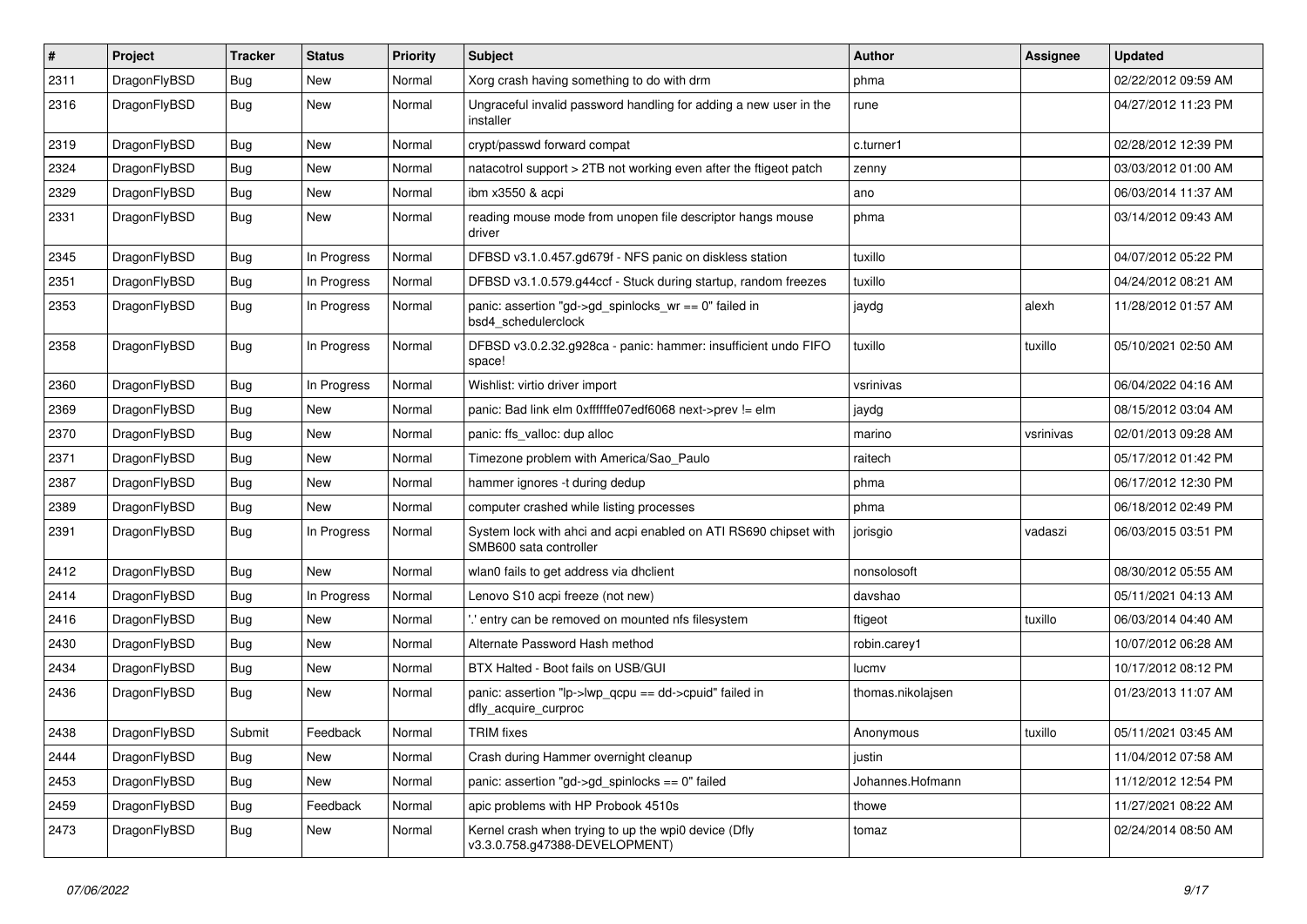| $\vert$ # | Project      | <b>Tracker</b> | <b>Status</b> | <b>Priority</b> | <b>Subject</b>                                                                                                               | Author            | Assignee  | <b>Updated</b>      |
|-----------|--------------|----------------|---------------|-----------------|------------------------------------------------------------------------------------------------------------------------------|-------------------|-----------|---------------------|
| 2489      | DragonFlyBSD | Bug            | <b>New</b>    | Normal          | nmalloc doesn't cache VA for allocations > 8KB                                                                               | vsrinivas         |           | 06/10/2014 05:51 AM |
| 2490      | DragonFlyBSD | <b>Bug</b>     | <b>New</b>    | Normal          | nmalloc should color addresses to avoid cache bank conflictsw                                                                | vsrinivas         |           | 06/10/2014 05:51 AM |
| 2493      | DragonFlyBSD | <b>Bug</b>     | <b>New</b>    | Normal          | vidcontrol: invalid video mode name                                                                                          | Svarov            |           | 01/24/2013 09:55 AM |
| 2496      | DragonFlyBSD | Bug            | <b>New</b>    | Normal          | NTFS malloc limit exceeded                                                                                                   | plasmob           | tuxillo   | 02/19/2013 08:47 AM |
| 2498      | DragonFlyBSD | Bug            | <b>New</b>    | Normal          | DFBSD v3.2.2-RELEASE - LIST_FIRST(&bp->b_dep) == NULL"<br>failed in vfs_vmio_release                                         | tuxillo           |           | 05/31/2022 04:09 PM |
| 2509      | DragonFlyBSD | Bug            | <b>New</b>    | Normal          | Redefinition of DIRBLKSIZ in restore(8)                                                                                      | swildner          |           | 06/04/2022 04:40 AM |
| 2520      | DragonFlyBSD | Bug            | New           | Normal          | panic: assertion "IS SERIALIZED((ifp->if serializer))" failed in<br>if_default_serialize_assert at /usr/src/sys/net/if.c:437 | ano               |           | 03/09/2013 12:14 AM |
| 2526      | DragonFlyBSD | <b>Bug</b>     | <b>New</b>    | Normal          | hammer cleanup doesn't run on first day of DST                                                                               | pavalos           |           | 10/18/2016 05:28 PM |
| 2531      | DragonFlyBSD | Bug            | <b>New</b>    | Normal          | camcontrol fails to disable APM                                                                                              | m.lombardi85      |           | 03/23/2013 12:28 PM |
| 2535      | DragonFlyBSD | Bug            | New           | Normal          | Imap processes apparentlt blocked on disk I/O                                                                                | ftigeot           |           | 04/02/2013 09:31 AM |
| 2544      | DragonFlyBSD | Bug            | New           | Normal          | live DVD system boot (menu option 1) caused db> prompt on<br>PE1950                                                          | estrabd           |           | 05/11/2021 03:54 AM |
| 2549      | DragonFlyBSD | Bug            | In Progress   | Normal          | netgraph7: Kernel page fault.                                                                                                | russiane39        | nant      | 05/10/2013 11:20 PM |
| 2556      | DragonFlyBSD | <b>Bug</b>     | Feedback      | Normal          | DragonFly v3.5.0.81.gd3479 - Process signal weirdness                                                                        | tuxillo           |           | 12/17/2013 03:48 PM |
| 2557      | DragonFlyBSD | Bug            | <b>New</b>    | Normal          | stock 3.4.1 kernel halts during booting if dm and dm_target_crypt<br>are loaded and RAID controller is present               | phma              |           | 05/12/2013 10:38 PM |
| 2565      | DragonFlyBSD | Bug            | <b>New</b>    | Normal          | "ifconfig ix0 up" panic                                                                                                      | Itpig402a         |           | 06/03/2013 05:46 AM |
| 2568      | DragonFlyBSD | Bug            | <b>New</b>    | Normal          | AHCI panic                                                                                                                   | josepht           |           | 06/07/2013 05:52 PM |
| 2569      | DragonFlyBSD | <b>Bug</b>     | <b>New</b>    | Normal          | ctime NFS                                                                                                                    | ferney            |           | 08/11/2013 04:35 AM |
| 2577      | DragonFlyBSD | <b>Bug</b>     | <b>New</b>    | Normal          | virtio-blk iops performance is cpu limited on high end devices                                                               | gjs278            | vsrinivas | 08/01/2013 02:28 PM |
| 2585      | DragonFlyBSD | Bug            | <b>New</b>    | Normal          | Dfly 3.4.3 on ESXi 5.1, HP Smart Array P410 passthrough<br>recognised, but not functioning                                   | yggdrasil         | swildner  | 05/09/2022 08:14 AM |
| 2586      | DragonFlyBSD | Bug            | <b>New</b>    | Normal          | pf: "modulate" state seems problematic                                                                                       | srussell          |           | 09/25/2013 07:36 PM |
| 2587      | DragonFlyBSD | <b>Bug</b>     | <b>New</b>    | Normal          | SATA DVD writer not detected by DragonFly                                                                                    | srussell          |           | 09/04/2020 08:55 AM |
| 2595      | DragonFlyBSD | Bug            | <b>New</b>    | Normal          | DragonFly 3.4.3 crashes on SUN Blade X6250 with Qlogic ISP 2432<br>FC card                                                   | Turvamies         |           | 10/07/2013 11:53 AM |
| 2598      | DragonFlyBSD | <b>Bug</b>     | <b>New</b>    | Normal          | i386 via USB Booting                                                                                                         | mbzadegan         |           | 10/21/2013 02:28 AM |
| 2604      | DragonFlyBSD | Bug            | New           | Normal          | dell laptop does not boot with LATEST                                                                                        | isenmann          |           | 11/20/2013 02:07 AM |
| 2609      | DragonFlyBSD | Bug            | New           | Normal          | master: panic: assertion<br>"LWKT_TOKEN_HELD_ANY(vm_object_token(object))" failed in<br>swp_pager_lookup                     | thomas.nikolajsen |           | 11/28/2013 11:36 AM |
| 2611      | DragonFlyBSD | Bug            | New           | Normal          | Change in IP address results in network not working                                                                          | phma              |           | 12/05/2013 07:55 PM |
| 2617      | DragonFlyBSD | <b>Bug</b>     | Feedback      | Normal          | Possible issue with wireless mouse on 3.6 release                                                                            | FilippoMo         |           | 01/14/2015 03:42 PM |
| 2618      | DragonFlyBSD | <b>Bug</b>     | New           | Normal          | mouse problem on RELEASE-3 6 0                                                                                               | FilippoMo         |           | 12/20/2013 03:26 AM |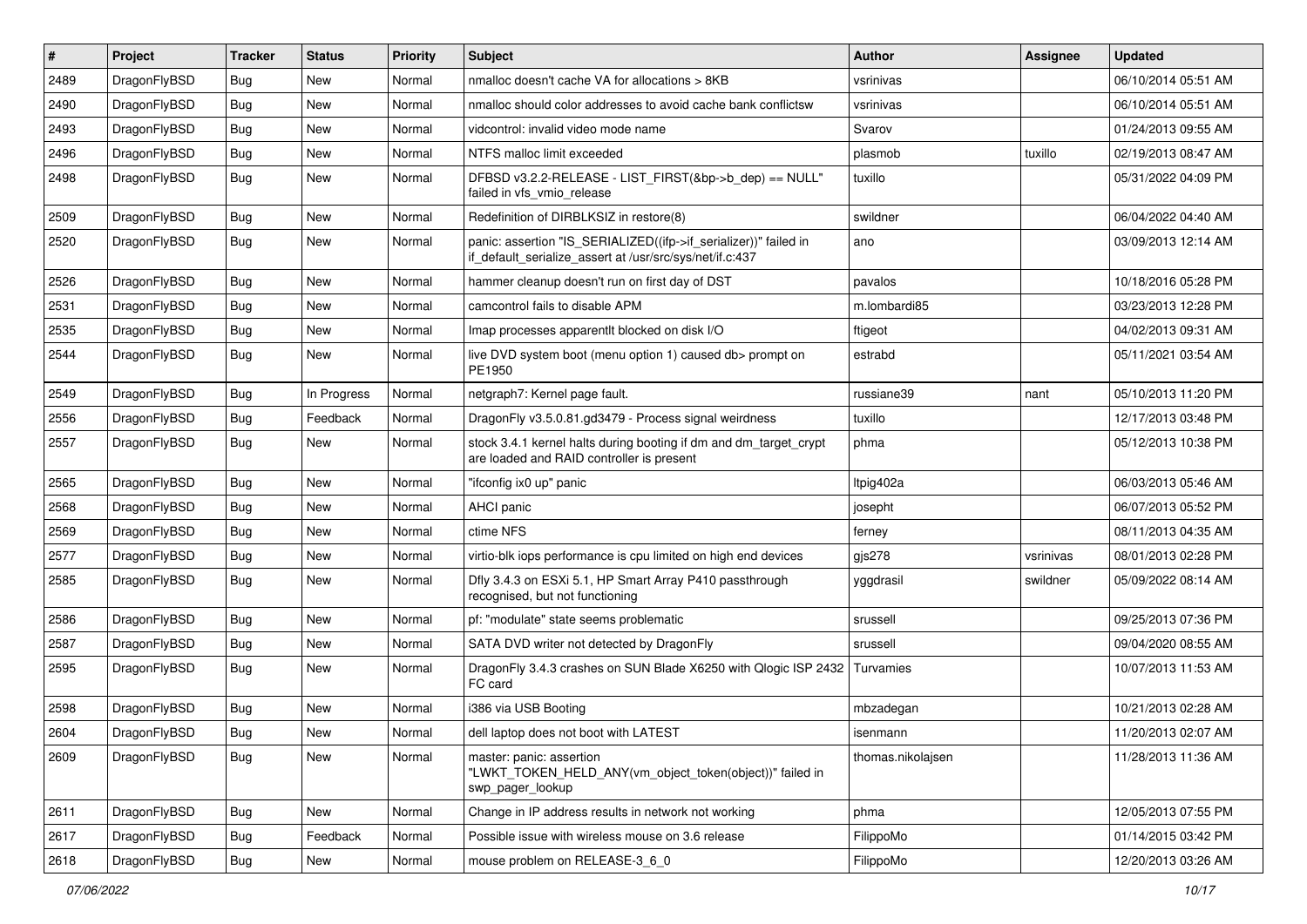| #    | Project      | <b>Tracker</b> | <b>Status</b> | <b>Priority</b> | Subject                                                                                          | Author      | Assignee | <b>Updated</b>      |
|------|--------------|----------------|---------------|-----------------|--------------------------------------------------------------------------------------------------|-------------|----------|---------------------|
| 2619 | DragonFlyBSD | Bug            | <b>New</b>    | Normal          | DragonFly 3.6 can't be installed on a 6TB volume                                                 | ftigeot     |          | 02/23/2014 11:55 PM |
| 2620 | DragonFlyBSD | <b>Bug</b>     | New           | Normal          | moused problem                                                                                   | FilippoMo   |          | 12/20/2013 10:32 AM |
| 2621 | DragonFlyBSD | <b>Bug</b>     | New           | Normal          | core dump using cdrom                                                                            | nonsolosoft |          | 12/27/2013 12:43 AM |
| 2622 | DragonFlyBSD | <b>Bug</b>     | New           | Normal          | VAIO FIT15E fn keys support                                                                      | nonsolosoft |          | 12/31/2013 01:31 AM |
| 2626 | DragonFlyBSD | Bug            | New           | Normal          | iwn driver drops with error: "firmware error 'iwn_intr: fatal firmware<br>error""                | rodyaj      |          | 01/09/2014 05:50 AM |
| 2629 | DragonFlyBSD | Bug            | New           | Normal          | Replace gcc44 with llvm34, clang34, and libc++                                                   | tuxillo     |          | 06/02/2014 02:30 PM |
| 2630 | DragonFlyBSD | Bug            | New           | Normal          | Bring in latest iconv fixes from FreeBSD10 as well as csmapper<br>updates                        | tuxillo     |          | 05/11/2021 03:54 AM |
| 2641 | DragonFlyBSD | Bug            | New           | Normal          | Panic when loading natapci as module                                                             | tuxillo     |          | 05/11/2021 03:54 AM |
| 2644 | DragonFlyBSD | Bug            | Feedback      | Normal          | 3.6.0-REL trap 9 on boot                                                                         | memmerto    |          | 11/27/2021 08:08 AM |
| 2645 | DragonFlyBSD | Bug            | <b>New</b>    | Normal          | panic with dsched fq and ioprio                                                                  | jyoung15    |          | 02/20/2014 07:29 AM |
| 2647 | DragonFlyBSD | Bug            | New           | Normal          | HAMMER panic on 3.6.0                                                                            | tuxillo     |          | 05/11/2021 03:54 AM |
| 2652 | DragonFlyBSD | Bug            | New           | Normal          | 189a0ff3761b47  ix: Implement MSI-X support locks up Lenovo<br>S10 Intel Atom n270               | davshao     |          | 05/14/2014 01:55 AM |
| 2674 | DragonFlyBSD | Bug            | <b>New</b>    | Normal          | <b>GPT Support</b>                                                                               | ftigeot     |          | 12/28/2015 02:54 PM |
| 2687 | DragonFlyBSD | <b>Bug</b>     | New           | Normal          | natacontrol software RAID in installer                                                           | csmelosky   |          | 06/22/2014 12:03 PM |
| 2688 | DragonFlyBSD | <b>Bug</b>     | New           | Normal          | 67613368bdda7 Fix wrong checks for U4B presence Asrock Z77M<br>difficulty detecting USB keyboard | davshao     |          | 06/28/2014 07:08 PM |
| 2708 | DragonFlyBSD | Bug            | New           | Normal          | unable to send TCP nor UDP on age(4) interface                                                   | dermiste    |          | 05/11/2021 03:54 AM |
| 2712 | DragonFlyBSD | Bug            | New           | Normal          | connect(2) returns EINVAL when retrying after ECONNREFUSED                                       | jorisgio    |          | 08/14/2014 05:31 PM |
| 2717 | DragonFlyBSD | Submit         | Feedback      | Normal          | Out of range numeric handling                                                                    | dclink      | tuxillo  | 05/11/2021 04:08 AM |
| 2731 | DragonFlyBSD | <b>Bug</b>     | In Progress   | Normal          | Screen full of random colors when starting Xorg with Intel Haswell<br>HD Graphics P4600          | ikatzmaier  |          | 11/12/2014 04:08 PM |
| 2738 | DragonFlyBSD | <b>Bug</b>     | New           | Normal          | Hammer: Strange behavior when trying to recover old version of<br>moved file                     | roland      |          | 11/20/2014 08:02 AM |
| 2746 | DragonFlyBSD | <b>Bug</b>     | New           | Normal          | some fraction of xterms started from the xmonad window manager<br>get killed with SIGALRM        | isenmann    | profmakx | 12/28/2014 02:51 AM |
| 2788 | DragonFlyBSD | <b>Bug</b>     | <b>New</b>    | Normal          | ioctl GSLICEINFO: Not working for vnode slice                                                    | mneumann    |          | 02/12/2015 07:49 AM |
| 2799 | DragonFlyBSD | Bug            | New           | Normal          | Fatal trap 12 caused by moused(8) -p /dev/cual0                                                  | opvalues    |          | 03/04/2015 11:01 PM |
| 2802 | DragonFlyBSD | <b>Bug</b>     | New           | Normal          | USB Wifi urtwn0 crash from cd boot                                                               | opvalues    |          | 03/10/2015 01:07 AM |
| 2803 | DragonFlyBSD | <b>Bug</b>     | New           | Normal          | HAMMER: Warning: UNDO area too small!                                                            | ftigeot     |          | 03/11/2015 03:42 PM |
| 2806 | DragonFlyBSD | <b>Bug</b>     | New           | Normal          | failed to configure a link-local address on ath0 (errno = 22)                                    | Chingyuan   |          | 05/25/2021 01:00 AM |
| 2808 | DragonFlyBSD | <b>Bug</b>     | <b>New</b>    | Normal          | X freeze by switching between X and VT - results in black screen                                 | lukesky333  |          | 05/11/2021 03:55 AM |
| 2809 | DragonFlyBSD | <b>Bug</b>     | New           | Normal          | hammer mirror-stream                                                                             | masu        |          | 04/10/2015 12:33 AM |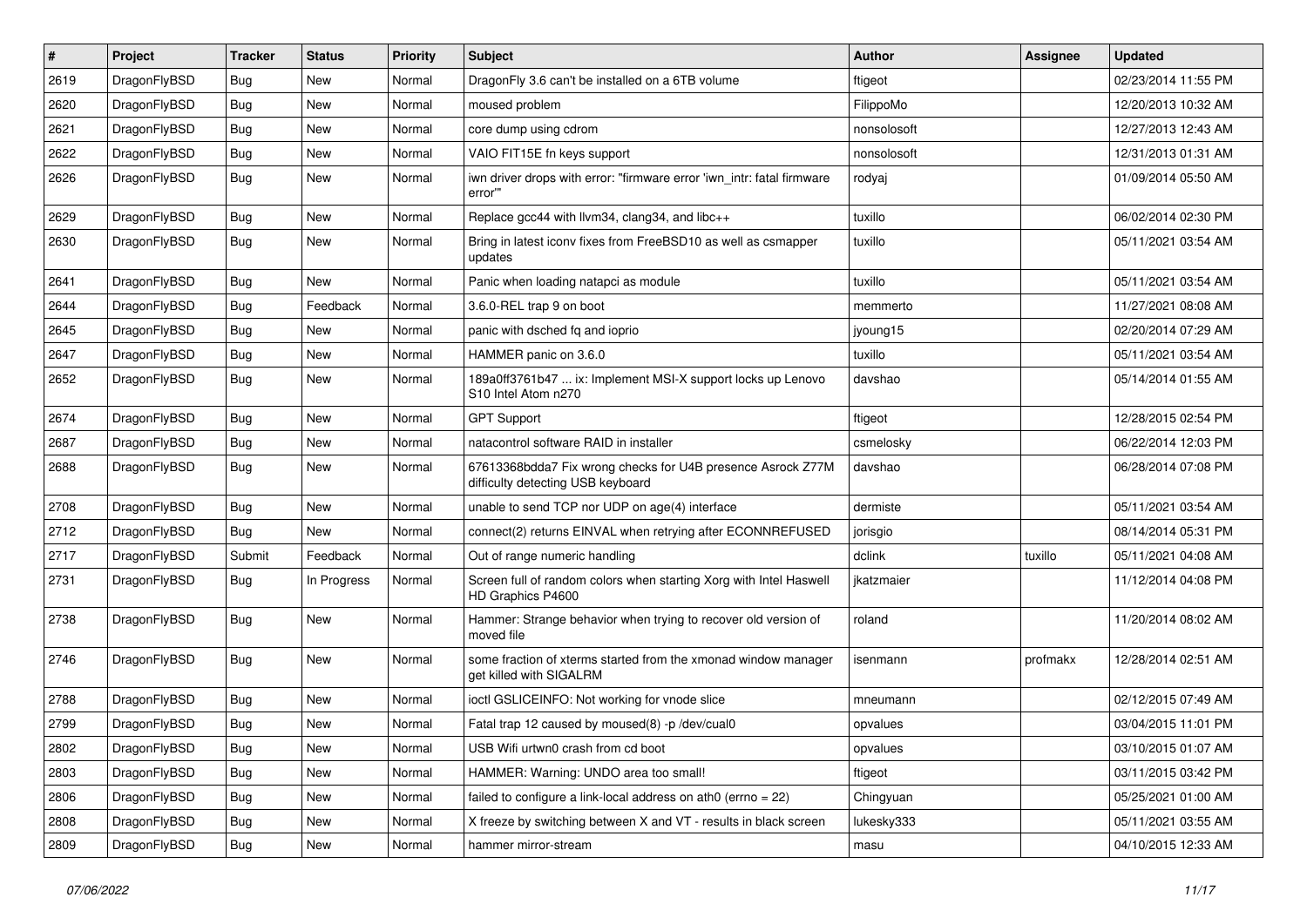| $\sharp$ | Project      | <b>Tracker</b> | <b>Status</b> | <b>Priority</b> | Subject                                                                                                                                                  | Author           | Assignee | <b>Updated</b>      |
|----------|--------------|----------------|---------------|-----------------|----------------------------------------------------------------------------------------------------------------------------------------------------------|------------------|----------|---------------------|
| 2812     | DragonFlyBSD | <b>Bug</b>     | <b>New</b>    | Normal          | Panic on Intel DE3815TYKHE                                                                                                                               | tmorp            |          | 05/14/2015 03:14 PM |
| 2816     | DragonFlyBSD | <b>Bug</b>     | <b>New</b>    | Normal          | A multitasking process being debugged can get stuck                                                                                                      | phma             |          | 05/19/2015 03:57 AM |
| 2819     | DragonFlyBSD | <b>Bug</b>     | In Progress   | Normal          | Random micro system freezes after a week of uptime                                                                                                       | ftigeot          | dillon   | 08/16/2015 08:46 PM |
| 2820     | DragonFlyBSD | <b>Bug</b>     | New           | Normal          | TP-Link USB Wi-Fi adapter cannot be reattached to the system                                                                                             | shamaz           |          | 05/22/2015 09:45 PM |
| 2822     | DragonFlyBSD | <b>Bug</b>     | <b>New</b>    | Normal          | USB 3.0 stick throws "reading primary partition table: error<br>accessing offset 000[] for 152" error, while the stick works on any<br>other OS I tested | revuwa           | profmakx | 06/29/2015 05:56 AM |
| 2835     | DragonFlyBSD | Bug            | <b>New</b>    | Normal          | /usr/include/c++/5.0/bits/c++locale.h likes<br>POSIX_C_SOURCE>=200809                                                                                    | davshao          |          | 11/18/2015 03:40 AM |
| 2840     | DragonFlyBSD | <b>Bug</b>     | <b>New</b>    | Normal          | wrong voltage is reported                                                                                                                                | yellowrabbit2010 |          | 09/11/2015 06:09 PM |
| 2852     | DragonFlyBSD | <b>Bug</b>     | New           | Normal          | Hammer File System - hangs on undo during system boot / mount -<br>will not recover on DragonFlyBSD newer than 3.6.0                                     | abale            |          | 05/11/2021 04:07 AM |
| 2857     | DragonFlyBSD | <b>Bug</b>     | <b>New</b>    | Normal          | hammer stalls via bitcoin-qt                                                                                                                             | tkusumi          |          | 11/30/2015 06:52 AM |
| 2863     | DragonFlyBSD | <b>Bug</b>     | New           | Normal          | HAMMER synch tid is zero                                                                                                                                 | shamaz           |          | 12/12/2015 11:24 PM |
| 2874     | DragonFlyBSD | <b>Bug</b>     | New           | Normal          | make world DESTDIR=/emptydir fails                                                                                                                       | pascii           |          | 12/25/2015 07:04 AM |
| 2881     | DragonFlyBSD | <b>Bug</b>     | New           | Normal          | Pulseaudio hangs/resets system when starting X11                                                                                                         | mneumann         |          | 01/09/2016 03:08 AM |
| 2886     | DragonFlyBSD | <b>Bug</b>     | New           | Normal          | dragonfly mail agent: sending a testmail causes high system load                                                                                         | worf             |          | 02/05/2016 05:53 AM |
| 2890     | DragonFlyBSD | <b>Bug</b>     | <b>New</b>    | Normal          | not able to boot usb installer on Toshiba Chromebook 2                                                                                                   | johnnywhishbone  |          | 02/22/2016 03:42 AM |
| 2891     | DragonFlyBSD | <b>Bug</b>     | New           | Normal          | Kernel panic in IEEE802.11 related code                                                                                                                  | shamaz           |          | 05/29/2016 05:49 PM |
| 2892     | DragonFlyBSD | <b>Bug</b>     | New           | Normal          | swap pager: indefinite wait bufferf error                                                                                                                | lhmwzy           |          | 02/21/2016 10:32 PM |
| 2898     | DragonFlyBSD | <b>Bug</b>     | New           | Normal          | HAMMER panic                                                                                                                                             | pavalos          |          | 11/03/2018 07:05 AM |
| 2917     | DragonFlyBSD | <b>Bug</b>     | New           | Normal          | da8: reading primary partition table: error accessing offset<br>000000000000 for 512                                                                     | liweitianux      |          | 05/11/2021 08:43 PM |
| 2921     | DragonFlyBSD | Submit         | <b>New</b>    | Normal          | Allow moused to accept userland mouse events                                                                                                             | tautolog         |          | 05/11/2021 04:08 AM |
| 2924     | DragonFlyBSD | Bug            | New           | Normal          | cat -v fails to tag characters in extended table with M- prefix with<br>some locales                                                                     | sevan            |          | 07/11/2016 07:18 AM |
| 2933     | DragonFlyBSD | Submit         | <b>New</b>    | Normal          | Remove unix domain socket support from cat(1)                                                                                                            | sevan            |          | 08/01/2016 08:10 PM |
| 2936     | DragonFlyBSD | <b>Bug</b>     | New           | Normal          | loader.efi crashes while loading kernel                                                                                                                  | spaceille        |          | 08/20/2016 06:17 AM |
| 2957     | DragonFlyBSD | <b>Bug</b>     | Feedback      | Normal          | swapoff -a followed by swapon -a doesn't give your swap back                                                                                             | neilb            |          | 10/09/2016 04:17 AM |
| 2958     | DragonFlyBSD | Bug            | Feedback      | Normal          | Hammer FS dies during pruning after massive write load                                                                                                   | neilb            |          | 10/11/2016 04:20 AM |
| 2970     | DragonFlyBSD | <b>Bug</b>     | New           | Normal          | kernel 4.7: "Is -I" causes panic on UDF filesystem: "bgetvp -<br>overlapping buffer"                                                                     | peeter           |          | 12/21/2016 02:46 AM |
| 2972     | DragonFlyBSD | <b>Bug</b>     | <b>New</b>    | Normal          | ipfw3 "deny to me" does not work correctly                                                                                                               | mneumann         |          | 12/27/2016 12:11 PM |
| 2994     | DragonFlyBSD | <b>Bug</b>     | New           | Normal          | Intermittent boot hangs after git: hammer - HAMMER Version 7                                                                                             | davshao          |          | 03/30/2017 02:06 PM |
| 3006     | DragonFlyBSD | <b>Bug</b>     | New           | Normal          | boot0cfg: panic in kern_udev.c in function _udev_dict_set_cstr when<br>installing in VirtualBox                                                          | MichiGreat       |          | 04/01/2017 02:22 PM |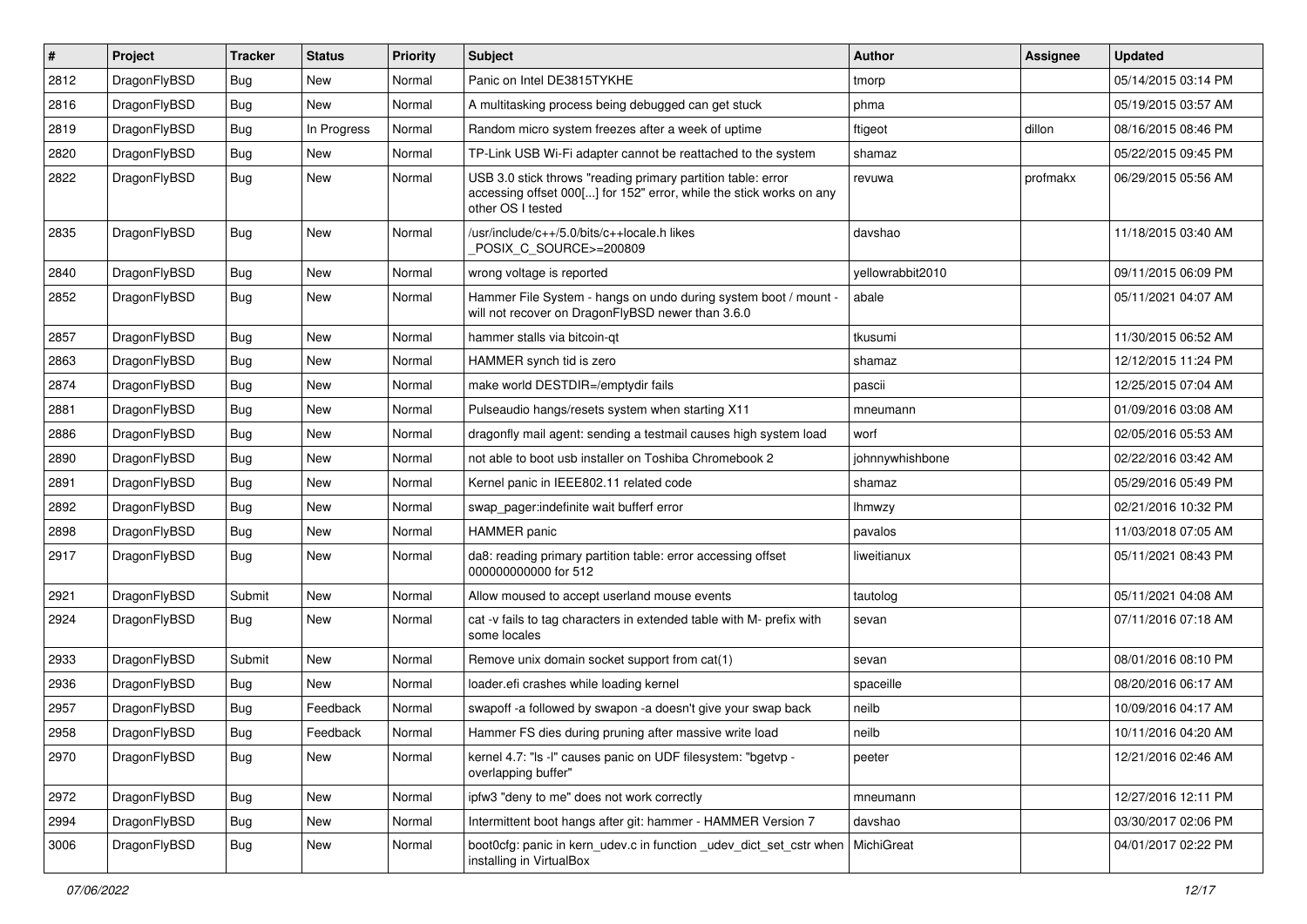| $\sharp$ | Project      | <b>Tracker</b> | <b>Status</b> | <b>Priority</b> | Subject                                                                                                 | Author                 | Assignee | <b>Updated</b>      |
|----------|--------------|----------------|---------------|-----------------|---------------------------------------------------------------------------------------------------------|------------------------|----------|---------------------|
| 3011     | DragonFlyBSD | <b>Bug</b>     | In Progress   | Normal          | dragonfly/sys/dev/netif/re/re.c: suspicious code ?                                                      | dcb                    |          | 07/29/2017 01:26 AM |
| 3018     | DragonFlyBSD | <b>Bug</b>     | <b>New</b>    | Normal          | sys/bus/u4b/wlan/if_run.c:5464]: (style) Redundant condition                                            | dcb                    |          | 04/11/2017 11:26 AM |
| 3021     | DragonFlyBSD | <b>Bug</b>     | In Progress   | Normal          | sys/dev/drm/i915/i915_gem_stolen.c:115]: (error) Signed integer<br>overflow for expression '65535<<20'  | dcb                    |          | 04/11/2017 12:46 PM |
| 3022     | DragonFlyBSD | Bug            | <b>New</b>    | Normal          | sys/dev/netif/ath/ath/if_ath.c:2142: strange bitmask?                                                   | dcb                    |          | 04/11/2017 11:49 AM |
| 3025     | DragonFlyBSD | <b>Bug</b>     | New           | Normal          | sys/dev/powermng/powernow/powernow.c:284: bad comparison?                                               | dcb                    |          | 09/23/2017 07:45 AM |
| 3028     | DragonFlyBSD | <b>Bug</b>     | In Progress   | Normal          | installer: confusion of set/get disk encryption passphrase dialogs                                      | liweitianux            | tuxillo  | 06/03/2022 05:13 PM |
| 3029     | DragonFlyBSD | <b>Bug</b>     | New           | Normal          | Running DflyBSD 4.8 on FreeBSD bhyve as a guest                                                         | iron                   |          | 05/13/2022 04:33 AM |
| 3031     | DragonFlyBSD | Submit         | In Progress   | Normal          | Update drm/radeon to Linux 4.7.10 as much as possible                                                   | davshao                | ftigeot  | 08/19/2021 12:33 PM |
| 3035     | DragonFlyBSD | <b>Bug</b>     | New           | Normal          | panic: assertion "cpu >= 0 && cpu < ncpus" failed in netisr_cpuport<br>at /usr/src/sys/net/netisr2.h:87 | masu                   |          | 05/11/2017 01:24 AM |
| 3036     | DragonFlyBSD | <b>Bug</b>     | <b>New</b>    | Normal          | panic in icmp_redirect_start() ASSERT_IN_NETISR(0)                                                      | tautolog               |          | 05/11/2017 07:27 PM |
| 3041     | DragonFlyBSD | Submit         | New           | Normal          | firmware: Remove embedding of multiple images in one module.                                            | Anonymous              |          | 12/25/2020 02:15 AM |
| 3047     | DragonFlyBSD | <b>Bug</b>     | New           | Normal          | HAMMER critical write error                                                                             | samuel                 |          | 06/19/2019 09:50 AM |
| 3049     | DragonFlyBSD | <b>Bug</b>     | New           | Normal          | panic DragonFly v4.8.1-RELEASE by mounting a malformed<br>msdosfs image [12.128]                        | open.source@ribose.com |          | 08/14/2017 02:53 AM |
| 3051     | DragonFlyBSD | <b>Bug</b>     | New           | Normal          | panic DragonFly v4.8.1-RELEASE by mounting a malformed NTFS<br>image [12.000]                           | open.source@ribose.com |          | 08/14/2017 03:20 AM |
| 3052     | DragonFlyBSD | <b>Bug</b>     | New           | Normal          | panic DragonFly v4.8.1-RELEASE by mounting a malformed NTFS<br>image [64.000]                           | open.source@ribose.com |          | 08/14/2017 03:22 AM |
| 3076     | DragonFlyBSD | <b>Bug</b>     | <b>New</b>    | Normal          | sys/dev/netif/ig hal/e1000 ich8lan.c:1594: sanity checking mixup?                                       | dcb                    |          | 10/11/2017 01:58 AM |
| 3089     | DragonFlyBSD | <b>Bug</b>     | In Progress   | Normal          | vtnet(4) - disable TCP checksum offload by default                                                      | jlane                  | vadaszi  | 05/11/2021 04:14 AM |
| 3110     | DragonFlyBSD | Bug            | New           | Normal          | crash with ipfw3 under load                                                                             | bnegre82               |          | 12/09/2017 06:22 AM |
| 3116     | DragonFlyBSD | Bug            | New           | Normal          | da0 detects on very big volume if to _remove_ usb install stick and<br>reboot on Intel NUC5PPYH         | dpostolov              |          | 01/07/2018 09:40 PM |
| 3117     | DragonFlyBSD | Bug            | New           | Normal          | Problem with colours if "intel" video-driver used                                                       | dpostolov              |          | 01/07/2018 11:35 PM |
| 3120     | DragonFlyBSD | Bug            | New           | Normal          | Intel AC 8260 firmware does not load                                                                    | Vintodrimmer           |          | 08/28/2018 03:30 AM |
| 3134     | DragonFlyBSD | Bug            | New           | Normal          | RFC 3021 (/31 networks) appear to be unsupported                                                        | jailbird               |          | 05/16/2018 11:03 PM |
| 3135     | DragonFlyBSD | Submit         | New           | Normal          | Add EVFILT_RECV and EVFILT_SEND                                                                         | tautolog               |          | 05/25/2018 09:59 PM |
| 3139     | DragonFlyBSD | Bug            | <b>New</b>    | Normal          | USB Mouse Does Not Work in DragonflyBSD guest on VirtualBox                                             | chiguy1256             |          | 06/24/2018 10:14 PM |
| 3141     | DragonFlyBSD | Bug            | New           | Normal          | dhclient blocks boot process                                                                            | rowo                   |          | 12/16/2018 11:01 AM |
| 3142     | DragonFlyBSD | Submit         | New           | Normal          | lib/libdmsg: Unbreak using new API EVP_CIPHER_CTX_new()                                                 | tkusumi                |          | 07/08/2018 04:18 AM |
| 3143     | DragonFlyBSD | <b>Bug</b>     | New           | Normal          | assertion "0" failed in hammer2_inode_xop_chain_sync                                                    | cbin                   |          | 07/18/2018 12:50 PM |
| 3145     | DragonFlyBSD | Submit         | In Progress   | Normal          | Update libelf to FreeBSD 12 current and build as base library usable<br>by ports                        | davshao                | tuxillo  | 08/20/2021 03:58 PM |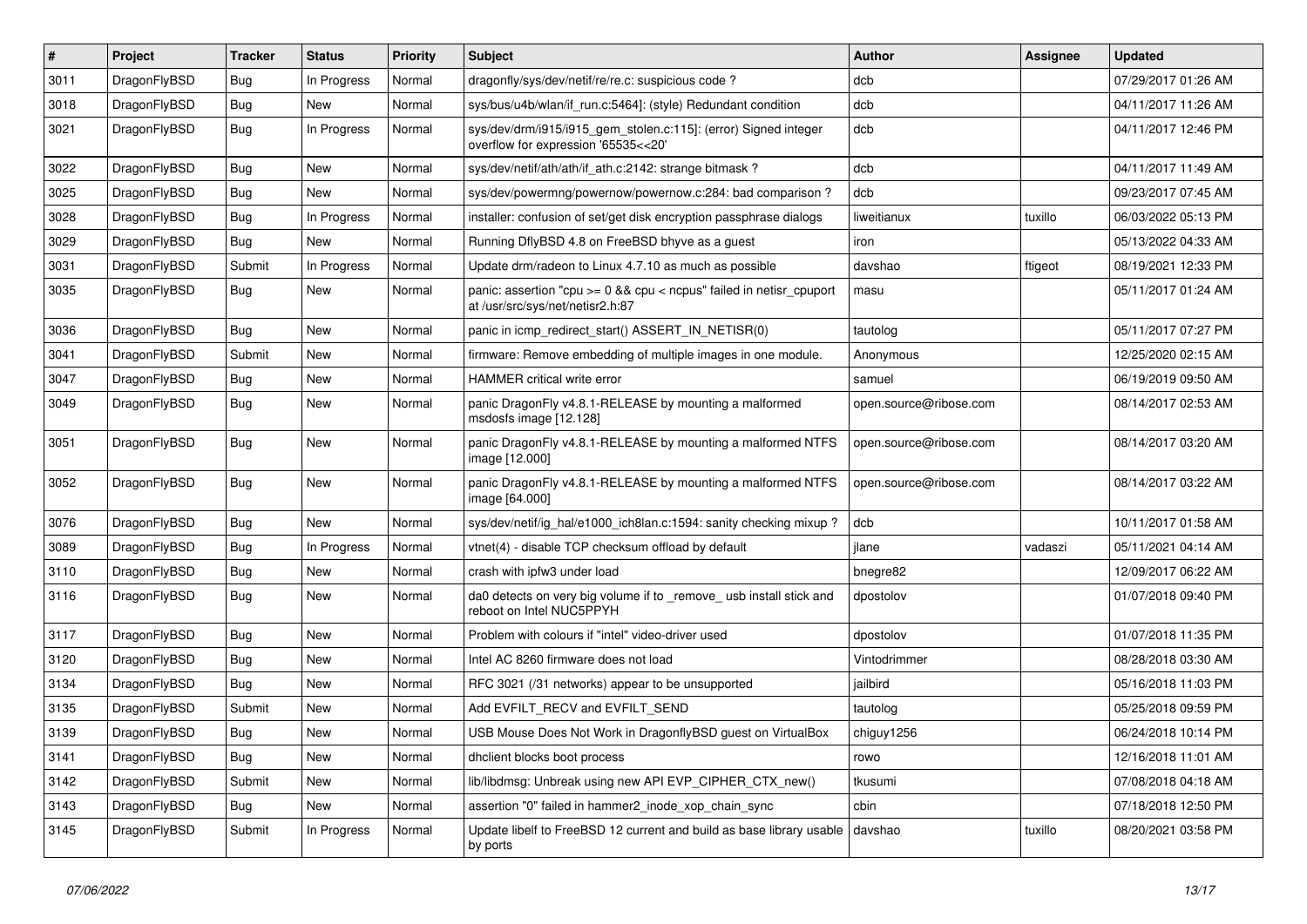| $\pmb{\#}$ | Project      | <b>Tracker</b> | <b>Status</b> | <b>Priority</b> | Subject                                                                                                            | Author            | Assignee | <b>Updated</b>      |
|------------|--------------|----------------|---------------|-----------------|--------------------------------------------------------------------------------------------------------------------|-------------------|----------|---------------------|
| 3147       | DragonFlyBSD | Submit         | New           | Normal          | Enable headless installation                                                                                       | ddegroot          |          | 10/09/2018 01:25 PM |
| 3152       | DragonFlyBSD | <b>Bug</b>     | Feedback      | Normal          | Console's size in ttyv0 and single user mode is sticking to 80x25,<br>while ttyv1 can make use of the whole screen | overtime          |          | 02/24/2019 01:08 AM |
| 3154       | DragonFlyBSD | Submit         | <b>New</b>    | Normal          | Update serial handling in bootloader                                                                               | ddegroot          | dillon   | 11/06/2018 11:21 PM |
| 3157       | DragonFlyBSD | <b>Bug</b>     | <b>New</b>    | Normal          | TP-Link UE300 not working in 5.2-RELEASE                                                                           | tuxillo           |          | 11/15/2018 02:08 PM |
| 3160       | DragonFlyBSD | Submit         | In Progress   | Normal          | State the implementation difference in pkill/pgrep manual                                                          | sevan             | tuxillo  | 06/03/2022 05:15 PM |
| 3165       | DragonFlyBSD | Bug            | New           | Normal          | Looping at boot time                                                                                               | gop               |          | 12/28/2018 01:04 PM |
| 3170       | DragonFlyBSD | Bug            | New           | Normal          | repeatable nfsd crash                                                                                              | tse               |          | 06/11/2020 05:52 AM |
| 3184       | DragonFlyBSD | Bug            | New           | Normal          | tsleep(9) return value when PCATCH specified                                                                       | tkusumi           |          | 04/03/2019 06:49 AM |
| 3189       | DragonFlyBSD | Bug            | New           | Normal          | Allow DragonFly Mail Agent to accept an alternate config via<br>command line switch                                | iang              |          | 08/16/2021 12:42 AM |
| 3196       | DragonFlyBSD | Bug            | <b>New</b>    | Normal          | test issue after redmine upgrade (2)                                                                               | tuxillo           |          | 07/05/2019 04:33 AM |
| 3197       | DragonFlyBSD | <b>Bug</b>     | <b>New</b>    | Normal          | DragonFly upgrades                                                                                                 | tse               |          | 04/18/2020 04:18 PM |
| 3199       | DragonFlyBSD | <b>Bug</b>     | <b>New</b>    | Normal          | PFS label not found panic                                                                                          | tse               |          | 08/21/2019 03:51 AM |
| 3201       | DragonFlyBSD | Submit         | New           | Normal          | Fixes make search display                                                                                          | htse              |          | 08/20/2021 04:02 PM |
| 3206       | DragonFlyBSD | Submit         | New           | Normal          | update psm/kbd to FreeBSD 12.0 code                                                                                | htse              |          | 10/05/2019 03:49 PM |
| 3208       | DragonFlyBSD | <b>Bug</b>     | <b>New</b>    | Normal          | Crash related to nfsd                                                                                              | tse               |          | 06/11/2020 05:52 AM |
| 3209       | DragonFlyBSD | Bug            | <b>New</b>    | Normal          | svc has some minor bugs                                                                                            | arcade@b1t.name   |          | 10/24/2019 09:08 AM |
| 3215       | DragonFlyBSD | <b>Bug</b>     | New           | Normal          | Hang in todrain(3) after write(3)                                                                                  | noloader          |          | 11/25/2019 03:08 PM |
| 3217       | DragonFlyBSD | Bug            | <b>New</b>    | Normal          | rescue tools: make install fails if rescue folder doesn't exist                                                    | t_dfbsd           |          | 11/27/2019 08:16 PM |
| 3218       | DragonFlyBSD | <b>Bug</b>     | New           | Normal          | Kernel panics are not sent to comconsole when booted over EFI                                                      | mqudsi            |          | 12/02/2019 08:52 PM |
| 3219       | DragonFlyBSD | Bug            | <b>New</b>    | Normal          | x11/xorg port can not be build                                                                                     | <b>UlasSAYGIN</b> |          | 03/31/2020 08:57 AM |
| 3222       | DragonFlyBSD | Bug            | New           | Normal          | gcc - undefined reference to '__atomic_load' (missing libatomic?)                                                  | mneumann          |          | 02/08/2020 02:45 AM |
| 3224       | DragonFlyBSD | <b>Bug</b>     | <b>New</b>    | Normal          | Kernel panic when trying to ping6                                                                                  | zhtw              |          | 03/08/2020 08:55 AM |
| 3225       | DragonFlyBSD | Bug            | New           | Normal          | nfsd freeze when using gemu                                                                                        | tse               |          | 03/17/2020 11:52 AM |
| 3226       | DragonFlyBSD | <b>Bug</b>     | <b>New</b>    | Normal          | Xorg freezes in vm: thread stuck in "objtrm1"                                                                      | peeter            |          | 04/08/2020 02:10 AM |
| 3227       | DragonFlyBSD | Submit         | <b>New</b>    | Normal          | Add HAMMER2 instructions in the installation medium README                                                         | daftaupe          |          | 03/26/2020 03:34 PM |
| 3231       | DragonFlyBSD | Bug            | New           | Normal          | wifi drops on 5.8                                                                                                  | tse               |          | 04/06/2020 05:08 AM |
| 3235       | DragonFlyBSD | <b>Bug</b>     | <b>New</b>    | Normal          | Kernel panic in devfs_vnops.c                                                                                      | mneumann          |          | 04/28/2020 07:00 AM |
| 3238       | DragonFlyBSD | <b>Bug</b>     | <b>New</b>    | Normal          | race conditions when printing from vkernel console                                                                 | piecuch           |          | 05/19/2020 02:50 PM |
| 3239       | DragonFlyBSD | <b>Bug</b>     | New           | Normal          | unable to SIGKILL glitched emacs                                                                                   | piecuch           |          | 05/26/2020 03:30 AM |
| 3243       | DragonFlyBSD | <b>Bug</b>     | New           | Normal          | SMART status not reported properly for SSD disks                                                                   | daftaupe          |          | 09/09/2020 11:03 PM |
| 3245       | DragonFlyBSD | <b>Bug</b>     | New           | Normal          | panic: free: guard1x fail, i915 load from loader.conf                                                              | polachok          |          | 08/21/2020 10:36 AM |
| 3246       | DragonFlyBSD | <b>Bug</b>     | New           | Normal          | HAMMER2 unable to handle ENOSPC properly                                                                           | tkusumi           |          | 09/04/2020 11:11 AM |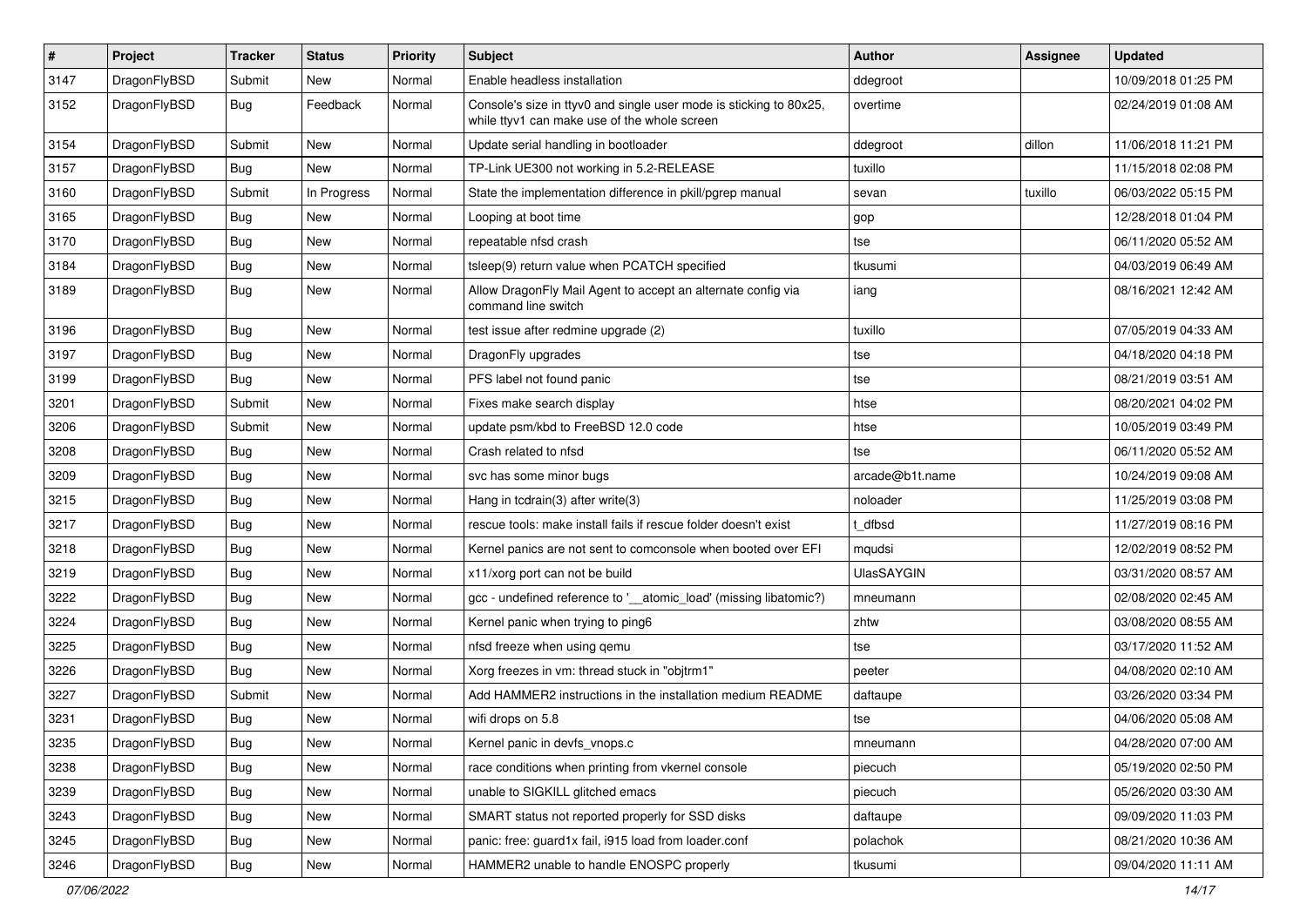| ∦    | Project      | <b>Tracker</b> | <b>Status</b> | <b>Priority</b> | <b>Subject</b>                                                                                            | Author          | Assignee | <b>Updated</b>      |
|------|--------------|----------------|---------------|-----------------|-----------------------------------------------------------------------------------------------------------|-----------------|----------|---------------------|
| 3247 | DragonFlyBSD | <b>Bug</b>     | <b>New</b>    | Normal          | Kernel panic doing nothing much                                                                           | phma            |          | 09/12/2020 11:40 PM |
| 3249 | DragonFlyBSD | <b>Bug</b>     | <b>New</b>    | Normal          | HAMMER2 fsync(2) not working properly                                                                     | tkusumi         |          | 09/21/2020 07:07 AM |
| 3252 | DragonFlyBSD | <b>Bug</b>     | New           | Normal          | tcsetattr/tcgetattr set errno incorrectly on non-TTY                                                      | tonyc           |          | 10/26/2020 09:34 PM |
| 3269 | DragonFlyBSD | Bug            | In Progress   | Normal          | Is double-buffer'd buf still required by HAMMER2 ?                                                        | tkusumi         |          | 05/12/2021 04:09 PM |
| 3276 | DragonFlyBSD | Submit         | <b>New</b>    | Normal          | Add option controlling whether gpt expand expands the last partition<br>(needs testing)                   | falsifian       |          | 07/10/2021 03:35 AM |
| 3278 | DragonFlyBSD | Bug            | <b>New</b>    | Normal          | Second screen image is distorted                                                                          | arcade@b1t.name |          | 07/10/2021 03:36 AM |
| 3280 | DragonFlyBSD | <b>Bug</b>     | <b>New</b>    | Normal          | KMS console and i915(4) not working in 6.0                                                                | cmusser         |          | 07/10/2021 03:35 AM |
| 3281 | DragonFlyBSD | <b>Bug</b>     | <b>New</b>    | Normal          | Crash after leaving unattended for a while                                                                | bhaible         |          | 07/10/2021 03:32 AM |
| 3282 | DragonFlyBSD | <b>Bug</b>     | <b>New</b>    | Normal          | unexpected errno value from fopen()                                                                       | bhaible         |          | 07/10/2021 03:34 AM |
| 3283 | DragonFlyBSD | <b>Bug</b>     | <b>New</b>    | Normal          | mknodat() cannot create FIFOs                                                                             | bhaible         |          | 07/10/2021 03:34 AM |
| 3284 | DragonFlyBSD | Bug            | <b>New</b>    | Normal          | Wrong towlower() result for U+038A                                                                        | bhaible         |          | 07/10/2021 03:34 AM |
| 3295 | DragonFlyBSD | <b>Bug</b>     | In Progress   | Normal          | Adapt devel/libvirt for nvmm                                                                              | tuxillo         | tuxillo  | 11/03/2021 04:56 PM |
| 3298 | DragonFlyBSD | Bug            | <b>New</b>    | Normal          | Running "w" and having logged in via XDM through VNC, "w" prints<br>an extra error message                | piecuch         |          | 10/25/2021 09:16 AM |
| 3299 | DragonFlyBSD | <b>Bug</b>     | In Progress   | Normal          | DragonFlyBSD reports utterly wrong uptime (most of the time, right<br>after booting in)                   | adrian          |          | 11/11/2021 01:43 PM |
| 3300 | DragonFlyBSD | <b>Bug</b>     | New           | Normal          | Running Xvnc from TigerVNC package through the INETD daemon<br>in TCP WAIT mode fails hard                | adrian          |          | 01/08/2022 04:25 AM |
| 3301 | DragonFlyBSD | Bug            | <b>New</b>    | Normal          | Gkrellm from the packages is not showing logged in users in main<br>window, logged in users always $== 0$ | adrian          |          | 01/08/2022 04:24 AM |
| 3302 | DragonFlyBSD | <b>Bug</b>     | New           | Normal          | Will not boot on System76 Lemur Pro (lemp10)                                                              | piecuch         |          | 11/03/2021 10:21 AM |
| 3310 | DragonFlyBSD | Bug            | In Progress   | Normal          | NVMM+QEMU fail to boot with UEFI: Mem Assist Failed<br>[gpa=0xfffffff0]                                   | liweitianux     |          | 01/11/2022 03:22 PM |
| 3312 | DragonFlyBSD | Submit         | <b>New</b>    | Normal          | hammer2: redundant chain modify after chain creation                                                      | tkusumi         |          | 05/15/2022 01:35 PM |
| 3313 | DragonFlyBSD | Bug            | New           | Normal          | Can't boot from my live USB at all. The kernel loading process<br>hangs.                                  | rempas          |          | 06/03/2022 12:16 AM |
| 3314 | DragonFlyBSD | Bug            | <b>New</b>    | Normal          | Bring virtio_console(4) from FreeBSD                                                                      | tuxillo         | tuxillo  | 05/29/2022 08:24 AM |
| 3316 | DragonFlyBSD | Bug            | <b>New</b>    | Normal          | hammer2 dirent create() allows creating >1 dirents with the same<br>name                                  | tkusumi         |          | 06/05/2022 12:35 PM |
| 3317 | DragonFlyBSD | Bug            | In Progress   | Normal          | Network vtnet0 not working on Hetzner cloud                                                               | mneumann        |          | 06/18/2022 03:55 AM |
| 3318 | DragonFlyBSD | <b>Bug</b>     | In Progress   | Normal          | Segmenation fault when a process resumed with checkpt exits                                               | zabolekar       | tuxillo  | 06/18/2022 08:24 AM |
| 3319 | DragonFlyBSD | <b>Bug</b>     | New           | Normal          | setproctitle() calls can change effect of later setproctitle() calls                                      | tonyc           |          | 06/29/2022 06:10 PM |
| 884  | DragonFlyBSD | Bug            | In Progress   | High            | Performance/memory problems under filesystem IO load                                                      | hasso           |          | 05/11/2021 03:50 AM |
| 1185 | DragonFlyBSD | <b>Bug</b>     | New           | High            | need a tool to merge changes into /etc                                                                    | wa1ter          |          | 02/18/2014 06:02 AM |
| 1198 | DragonFlyBSD | Bug            | New           | High            | DDB loops panic in db_read_bytes                                                                          | corecode        | tuxillo  | 05/11/2021 03:51 AM |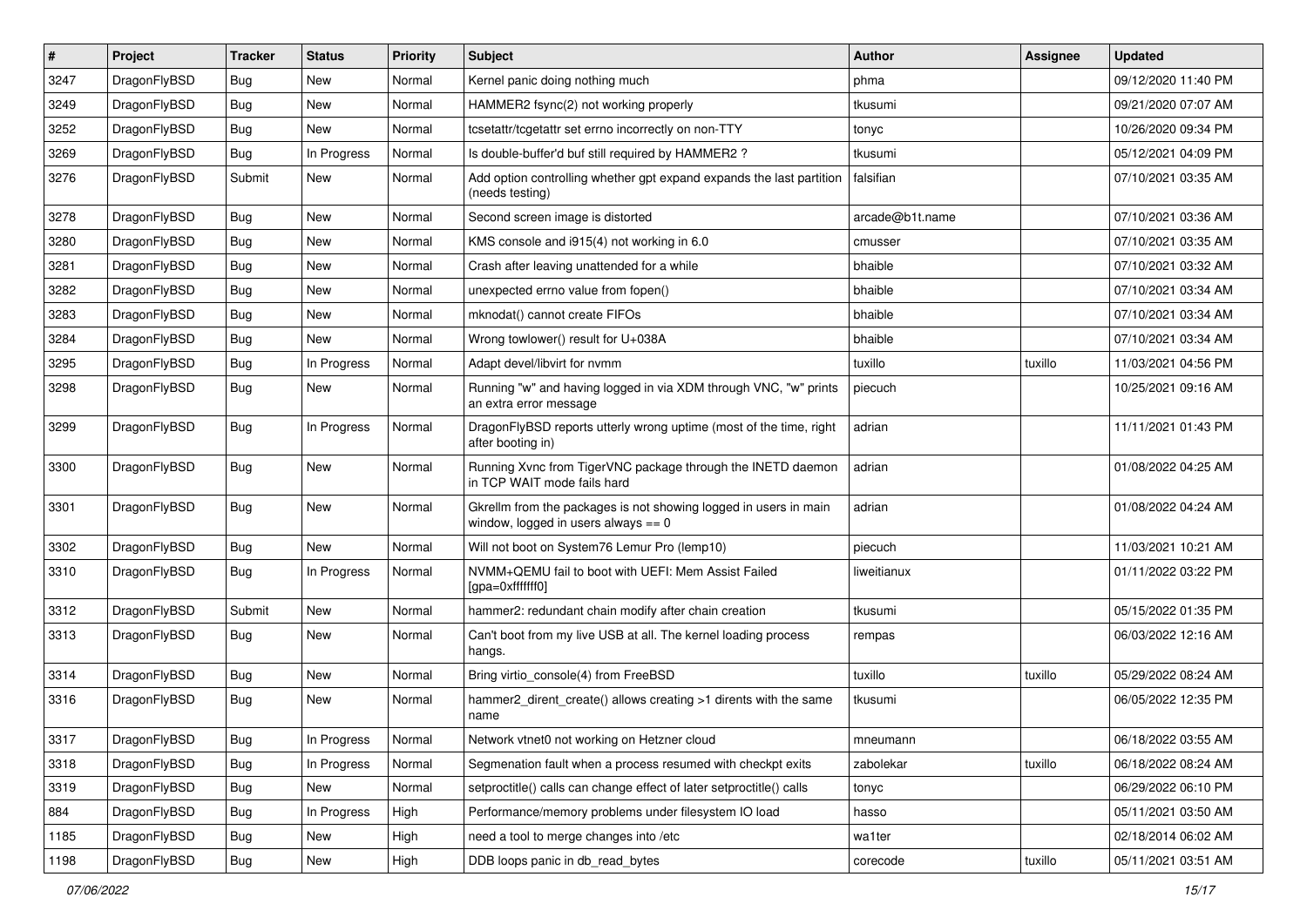| $\pmb{\#}$ | Project      | <b>Tracker</b> | <b>Status</b> | <b>Priority</b> | Subject                                                                                                                                                     | <b>Author</b>     | Assignee  | <b>Updated</b>      |
|------------|--------------|----------------|---------------|-----------------|-------------------------------------------------------------------------------------------------------------------------------------------------------------|-------------------|-----------|---------------------|
| 1831       | DragonFlyBSD | Bug            | Feedback      | High            | HAMMER "malloc limit exceeded" panic                                                                                                                        | eocallaghan       | dillon    | 06/04/2022 04:38 AM |
| 1920       | DragonFlyBSD | Bug            | <b>New</b>    | High            | system hangs                                                                                                                                                | zhtw              |           | 11/22/2010 08:59 AM |
| 2071       | DragonFlyBSD | Bug            | New           | High            | Panic on assertion: $(int)(flag->seq - seq) > 0$ in hammer flusher flush<br>after inode error                                                               | vsrinivas         |           | 06/12/2011 07:59 AM |
| 2117       | DragonFlyBSD | Bug            | New           | High            | ACPI and/or bce(4) problem with 2.11.0.673.g0d557 on HP DL380<br>G6                                                                                         | pauska            |           | 08/22/2011 10:15 AM |
| 2140       | DragonFlyBSD | <b>Bug</b>     | <b>New</b>    | High            | hammer_io_delallocate panic with 'duplicate entry' message                                                                                                  | ttw               |           | 10/07/2011 12:22 PM |
| 2296       | DragonFlyBSD | Bug            | In Progress   | High            | panic: assertion "m->wire count > 0" failed                                                                                                                 | thomas.nikolajsen |           | 08/30/2012 06:09 AM |
| 2347       | DragonFlyBSD | Bug            | Feedback      | High            | Hammer PFSes destroy does not give back full space allocated to<br><b>PFS</b>                                                                               | sgeorge           |           | 07/19/2012 01:11 AM |
| 2396       | DragonFlyBSD | Bug            | Feedback      | High            | Latest 3.1 development version core dumps while destroying master<br><b>PFS</b>                                                                             | sgeorge           |           | 01/23/2013 04:10 PM |
| 2421       | DragonFlyBSD | Bug            | <b>New</b>    | High            | Kernel panic: vm_fault: page 0xc0f70000 not busy!                                                                                                           | lentferj          |           | 10/03/2012 08:16 AM |
| 2495       | DragonFlyBSD | <b>Bug</b>     | New           | High            | DFBSD v3.3.0.960.g553fe7 - ocnt != 0" failed in<br>prop object release                                                                                      | tuxillo           |           | 05/31/2022 04:08 PM |
| 2547       | DragonFlyBSD | <b>Bug</b>     | New           | High            | crashed while doing a dry run of pkg rolling-replace                                                                                                        | phma              |           | 04/18/2013 10:40 PM |
| 2638       | DragonFlyBSD | Bug            | Feedback      | High            | Fix machdep.pmap_mmu_optimize                                                                                                                               | tuxillo           |           | 05/11/2021 04:07 AM |
| 2657       | DragonFlyBSD | <b>Bug</b>     | New           | High            | Needs acl to migrate our servers                                                                                                                            | ferney            |           | 03/31/2014 11:37 AM |
| 2736       | DragonFlyBSD | Bug            | <b>New</b>    | High            | kernel panics on acpi timer probe function                                                                                                                  | cnb               |           | 05/11/2021 03:55 AM |
| 2825       | DragonFlyBSD | Bug            | New           | High            | 3x dhclient = hanging system (objcache exhausted)                                                                                                           | jaccovonb         | sepherosa | 05/11/2021 03:55 AM |
| 2828       | DragonFlyBSD | Bug            | New           | High            | On AMD APUs and Bulldozer CPUs, the machdep.cpu_idle_hlt<br>sysctl should be 3 by default                                                                   | vadaszi           | vadaszi   | 05/11/2021 04:07 AM |
| 2870       | DragonFlyBSD | Bug            | <b>New</b>    | High            | Broken text and icons when glamor acceleration is used                                                                                                      | 375gnu            | ftigeot   | 01/31/2016 12:13 AM |
| 2915       | DragonFlyBSD | Bug            | New           | High            | Hammer mirror-copy problem                                                                                                                                  | dfbsd             |           | 08/25/2016 05:28 AM |
| 2930       | DragonFlyBSD | Bug            | New           | High            | 'objcache' causes panic during 'nfs_readdir'                                                                                                                | tofergus          |           | 07/26/2016 01:09 PM |
| 3111       | DragonFlyBSD | Bug            | In Progress   | High            | Mouse lags every second heavily under X11                                                                                                                   | mneumann          |           | 12/12/2017 09:46 PM |
| 3124       | DragonFlyBSD | Bug            | New           | High            | DragonFlyBSD 5.0.2 with Hammer2 with UEFI install doesn't boot                                                                                              | wiesl             |           | 06/18/2019 05:07 AM |
| 3129       | DragonFlyBSD | Bug            | <b>New</b>    | High            | Kernel panic with 5.2.0 on A2SDi-4C-HLN4F                                                                                                                   | stateless         |           | 04/24/2018 12:50 AM |
| 3194       | DragonFlyBSD | Bug            | New           | High            | Hammer kernel crash on mirror-stream of PFS after upgrade<br>(assertion "cursor->flags &<br>HAMMER_CURSOR_ITERATE_CHECK" failed in<br>hammer btree iterate) | Anonymous         |           | 06/29/2019 01:32 PM |
| 3205       | DragonFlyBSD | <b>Bug</b>     | Feedback      | High            | Go compiler net test failing                                                                                                                                | t_dfbsd           | tuxillo   | 05/10/2021 02:45 AM |
| 3240       | DragonFlyBSD | Bug            | New           | High            | compile error because of openssl with /usr/dports/security/rhash for<br>mysql 8 install                                                                     | <b>UlasSAYGIN</b> |           | 06/04/2020 08:05 AM |
| 3266       | DragonFlyBSD | Bug            | New           | High            | Filesystems broken due to "KKASSERT(count &<br>TOK_COUNTMASK);"                                                                                             | tkusumi           |           | 03/15/2021 01:21 PM |